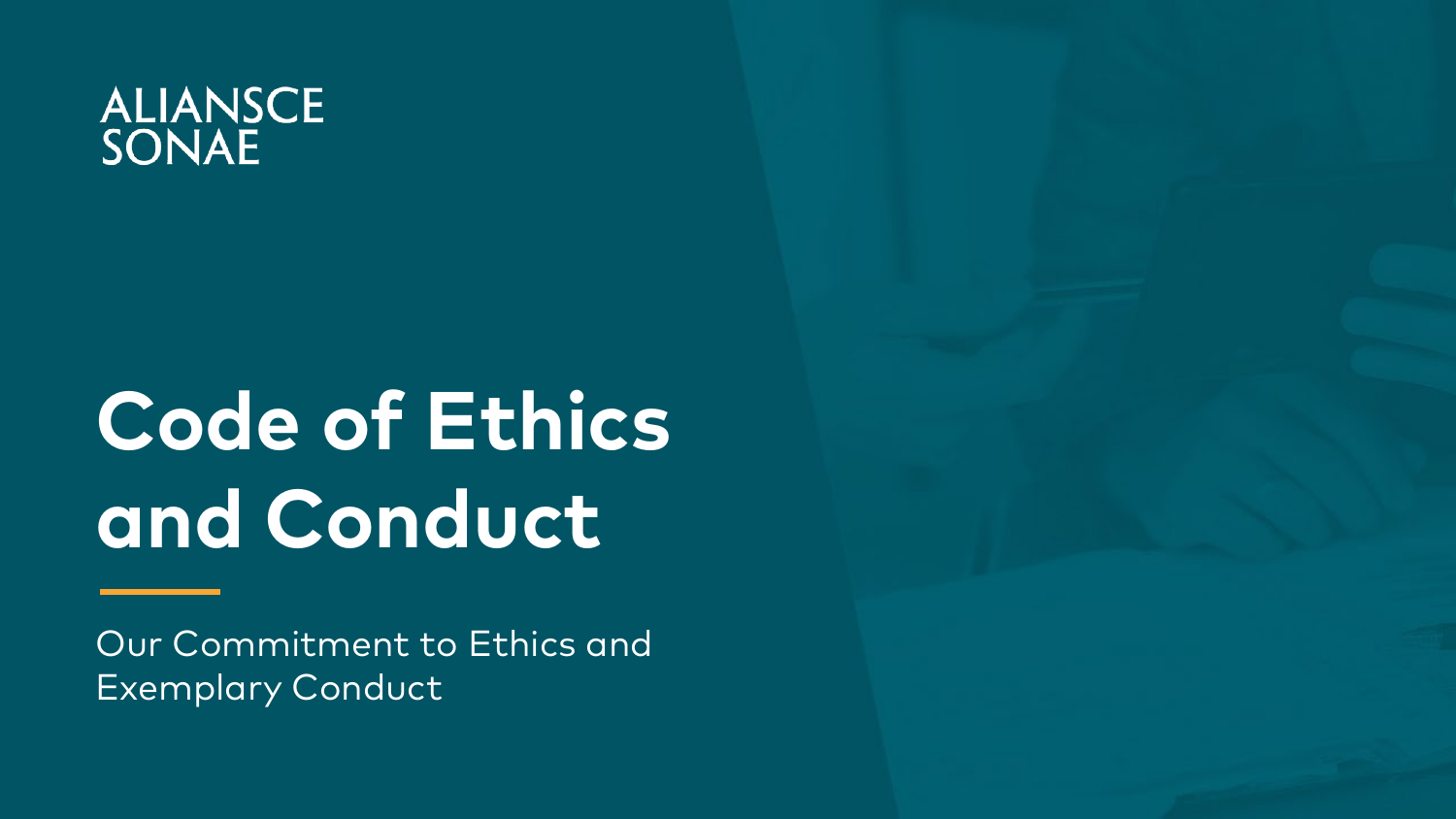## **Doing the Right Thing**

Aliansce Sonae Shopping Centers S.A. was born from the merger between Aliansce Shopping Centers and Sonae Sierra Brasil, in August 2019.

Our leadership in the shopping mall market fills us with pride, but it also brings great responsibility to our customers, employees, store owners, investors, business partners, public administration and society in general. We are committed to ethics and integrity. We need to lead by example, practicing what we say and always trying to do the right thing.

To achieve our goals, we put people first. We aim to be a reference in sustainability and to lead in governance, socio-environmental responsibility, safety and health.

Recognizing that we can all count on help, from time to time, to make sure we are doing the right thing. This Code of Ethics and Conduct is here to guide us in our decisions.



#### **Renato Feitosa Rique**

Executive Chairman of the Board

#### **Rafael Sales**

--

Chief Executive **Officer**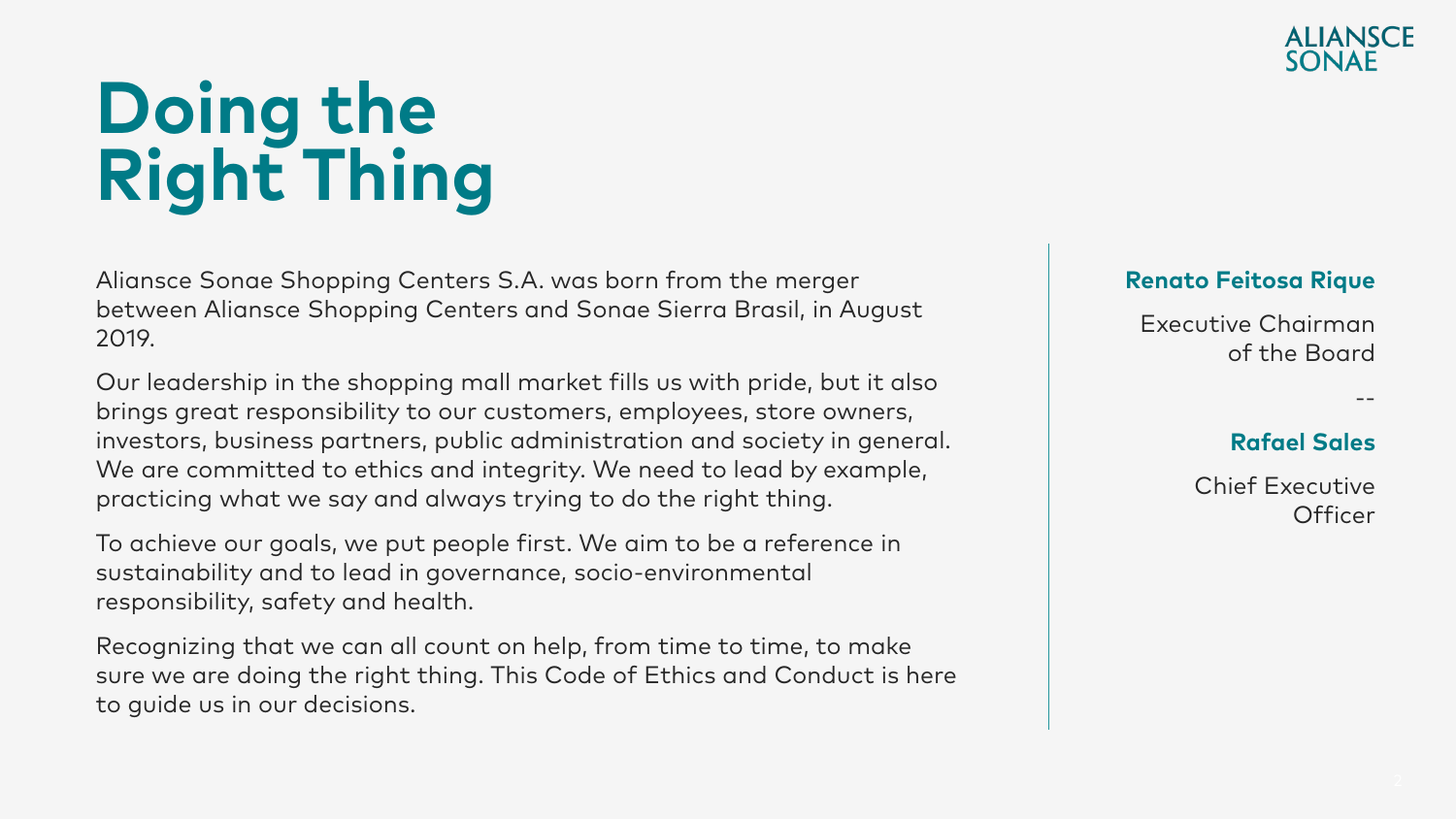### **ALIANSCE**

## **Am I doing the right thing?**

Our ethical principles guide us and allow us to make good decisions.

We can use a simple set of questions, which we ask ourselves when faced with doubts, during our decision-making processes.

Apply the questions below to encourage questioning and discover new ways of working, doing the right thing.

In situations that require more careful reflection, our own ethical structure, our own moral code will help us to apply the ethical principles of Aliansce Sonae, explicit in this Code of Ethics and Conduct, guiding us to the right choice.

Also remember that we must always ensure that we are complying with local laws and regulations in the markets where we operate.

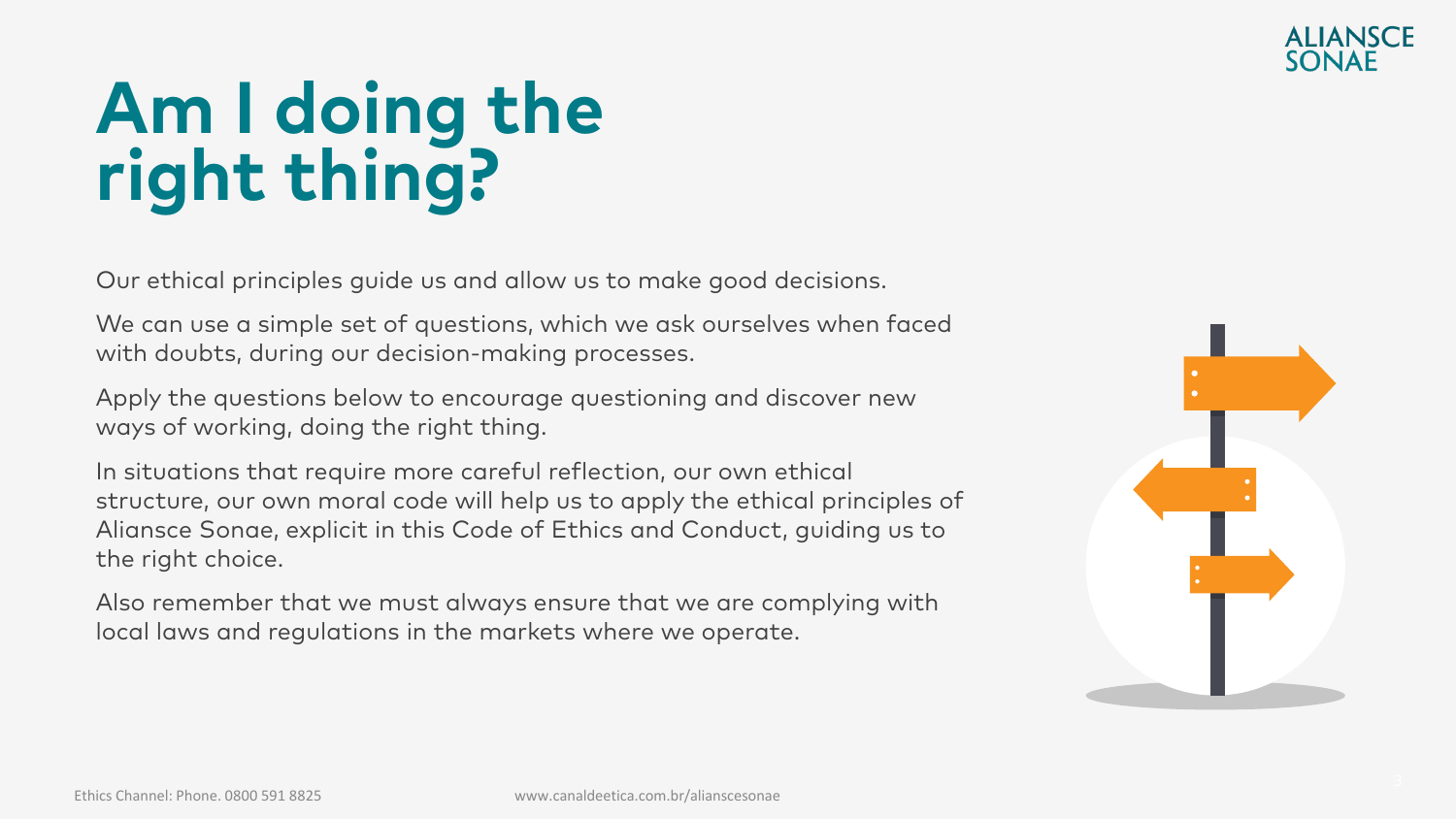

CÓDIGO DE ÉTICA DE ÉTICA DE ÉTICA DE ÉTICA DE ÉTICA DE ÉTICA DE ÉTICA DE ÉTICA DE ÉTICA DE ÉTICA DE ÉTICA DE É<br>CODIGO DE ÉTICA DE ÉTICA DE ÉTICA DE ÉTICA DE ÉTICA DE ÉTICA DE ÉTICA DE ÉTICA DE ÉTICA DE ÉTICA DE ÉTICA DE É **This Code helps us to make the right decisions on a daily basis. The questions below help us understand, at the outset, whether we are moving towards the right direction:**

| <b>Open Mind and</b><br><b>Strategic</b><br>Alignment:                                                                                                                                          | <b>Honesty and</b><br><b>Transparency</b>                                                                                                                                                                                                                                                     | <b>Attitude and</b><br><b>Courage</b>                                                                                                                                                                                                                                                                  | <b>Prudence and</b><br><b>Responsibility</b>                                                                                                                                                                                                            |
|-------------------------------------------------------------------------------------------------------------------------------------------------------------------------------------------------|-----------------------------------------------------------------------------------------------------------------------------------------------------------------------------------------------------------------------------------------------------------------------------------------------|--------------------------------------------------------------------------------------------------------------------------------------------------------------------------------------------------------------------------------------------------------------------------------------------------------|---------------------------------------------------------------------------------------------------------------------------------------------------------------------------------------------------------------------------------------------------------|
| • Am I valuing the<br>perspective of others?<br>• Am I putting people in the<br>first place?<br>• Am I evaluating the full<br>impact of my decision?<br>• Am I in line with long term<br>goals? | • Are my intentions clear?<br>Am I hiding something?<br>• Am I acting in the best<br>interest of the other parties<br>involved?<br>• Am I avoiding damages and<br>losses?<br>• Am I pointing out what I<br>believe could be wrong?<br>• Am I acting like Aliansce<br>Sonae expects me to act? | • Am I recognizing and facing<br>the real problem?<br>• Am I focusing on the<br>consumer?<br>• Am I encouraging<br>partnership, innovation and<br>collaboration?<br>• Am I acting in accordance<br>with my beliefs and the<br>values of Aliansce Sonae?<br>• Am I committed to quality<br>and results? | • Am I taking responsibility<br>for my actions?<br>• Am I taking the necessary<br>precautions?<br>• Am I treating others as I<br>should?<br>• Am I putting the interest of<br>the client, the team and<br>colleagues ahead of my<br>personal interests? |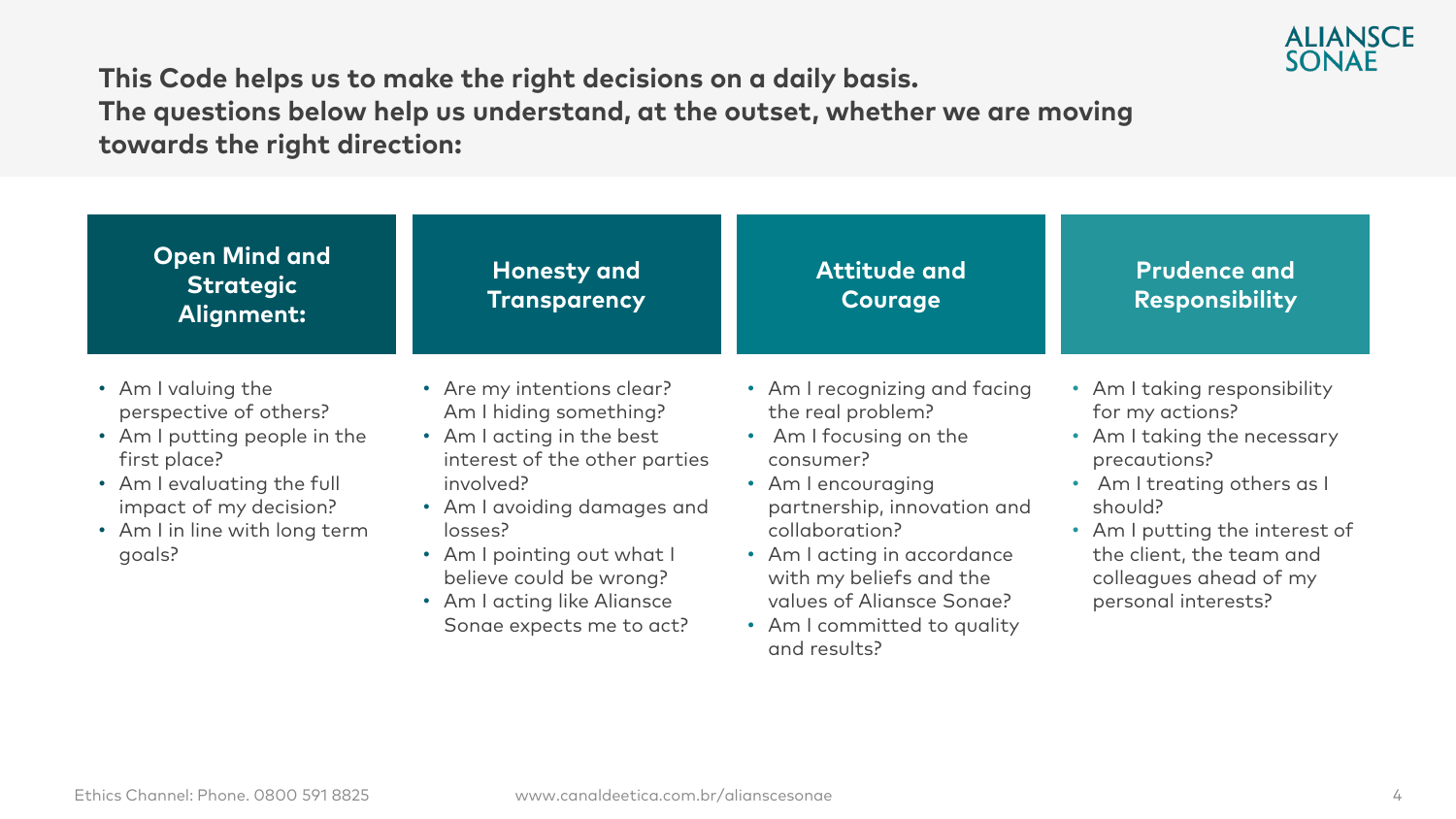

## **Our Ethics and Conduct Commitments**

In this session we point out our main ethical and conduct commitments, which should guide our behavior.

We explain why these commitments are important and how they demonstrate to our customers, employees, store owners, partners, investors and other interest groups the reasons why we deserve their trust.

Our commitments are the guiding points, leading all our decisions and our behavior.

In this session, each commitment is related to other internal rules, policies and procedures by Aliansce Sonae, which complement the rules of this Code, they must be known and must be followed by our employees.

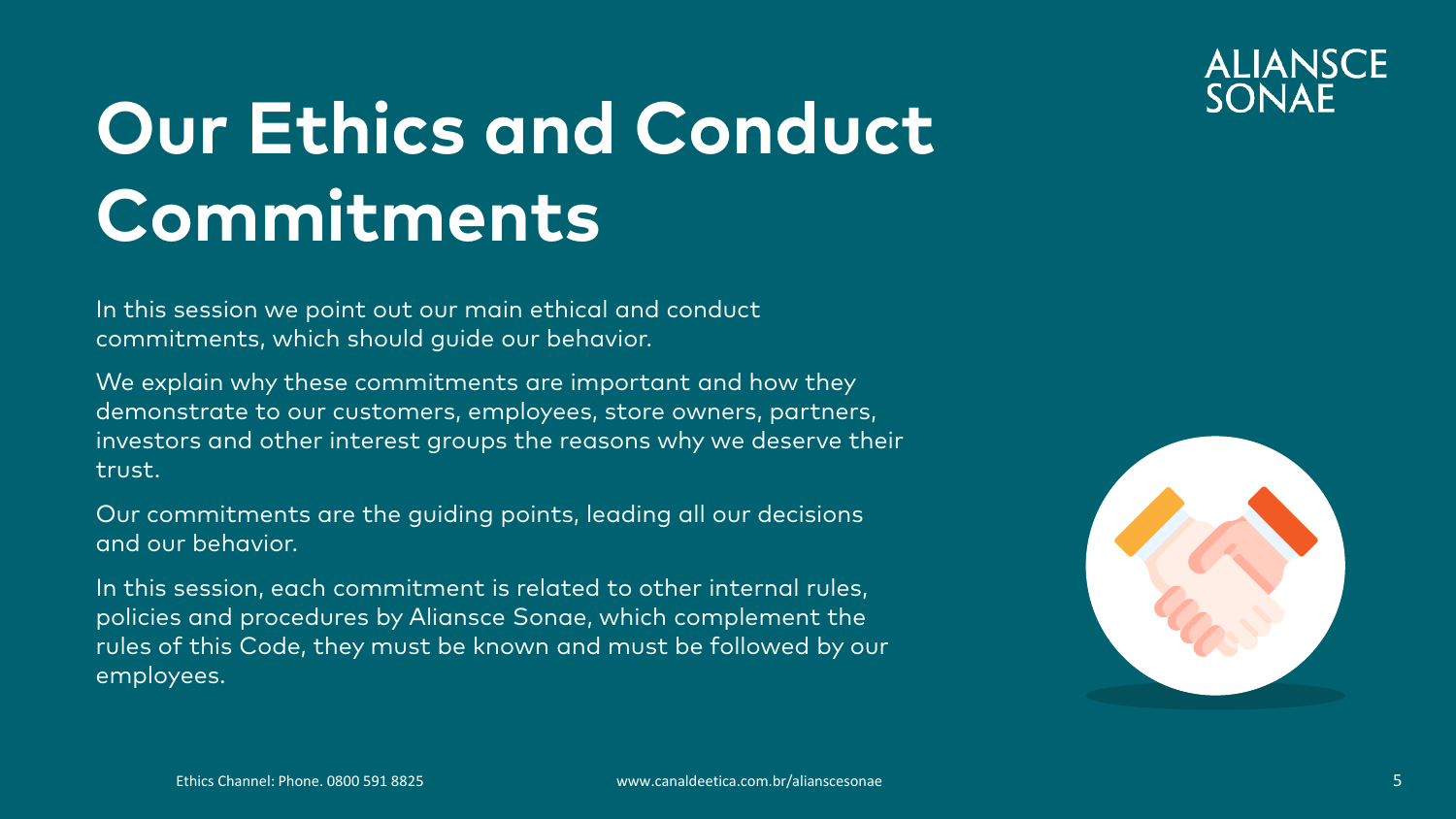



#### HUMAN RIGHTS

| <b>Our Commitment</b> |
|-----------------------|
|                       |

**What do we expect?**

**Why is it important?**

Aliansce has fundamental and absolute respect for human rights and it is committed to actively fighting any attempt to violate such rights, where it operates and in its operations.

**See also: Sustainability Policy**

We expect all our employees, whatever their position or hierarchy, to respect the human and fundamental rights of their colleagues and third parties, such as the right to physical integrity, equal treatment, privacy, freedom of expression and all civil, social and cultural rights. We expect our Employees to take energetic action to fight against the sexual exploitation of children and

Respect for human rights is everyone's duty, it is fundamental for us to progress as an organization and as a society, to make the world an increasingly fair place.

adolescents.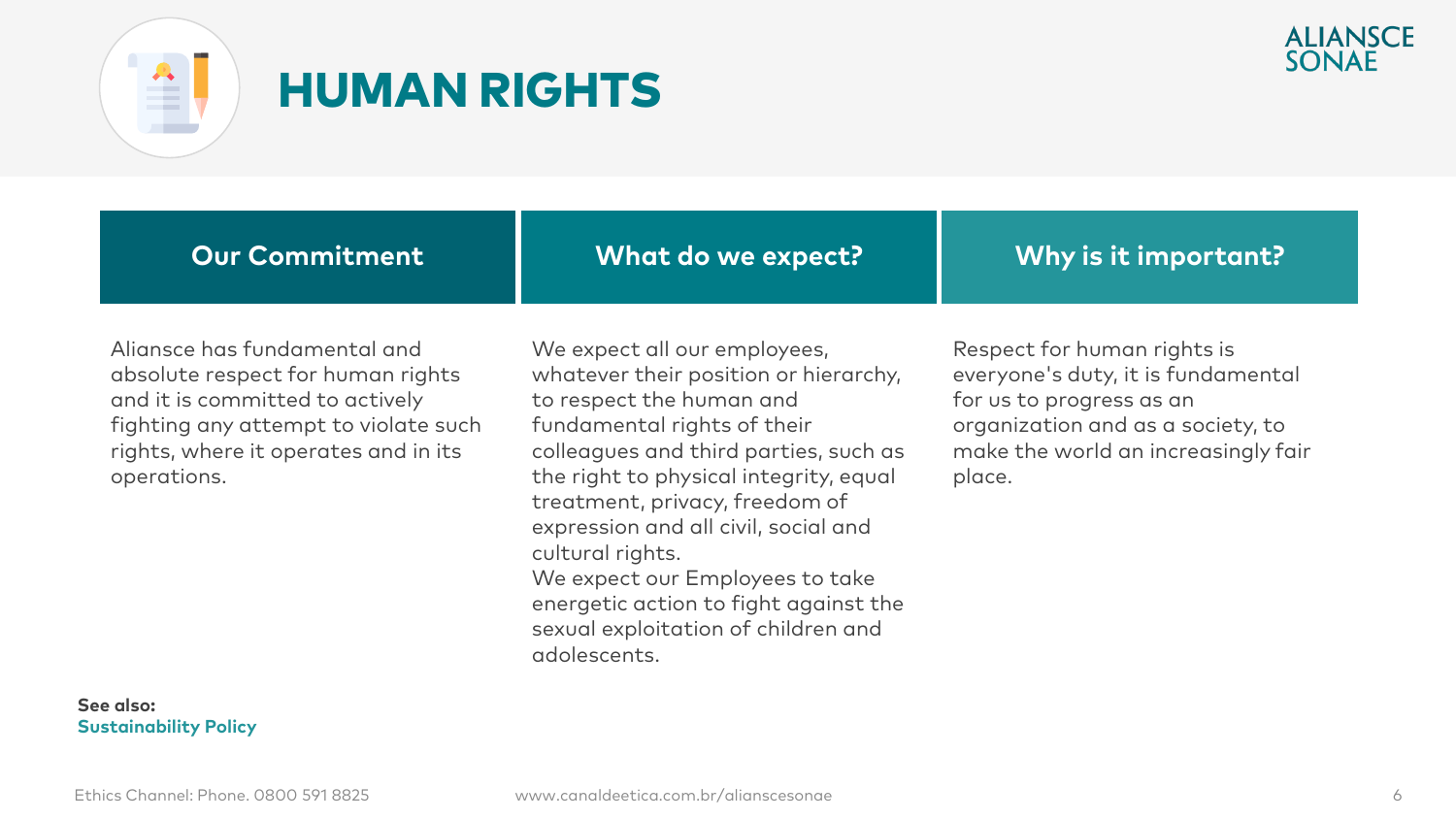

### DIVERSITY AND INCLUSION

**Our Commitment**

**What do we expect?**

**Why is it important?**

Aliansce Sonae is committed to creating and fostering a diverse work environment that welcomes people of different ethnicities, genders, backgrounds, experiences and profiles, always prioritizing social inclusion, reducing inequalities and fair employment practices, which guarantee equal opportunities for everyone.

We hope that all our employees, from any position or hierarchy, feel welcomed in their work environment and are always guided by mutual respect. Having witnessed any situation of discrimination, offense or embarrassment, we expect an active attitude from our employees to stop this type of behavior.

We can achieve more when people from diverse backgrounds and with diverse talents and ideas work together.

A diverse environment is essential to ensure the profusion of ideas, experiences and cultures that enrich the work and encourage people to develop the best of themselves, in addition to promoting mutual respect.

#### **See also: Sustainability Policy**

**ALIANSCE** SONAF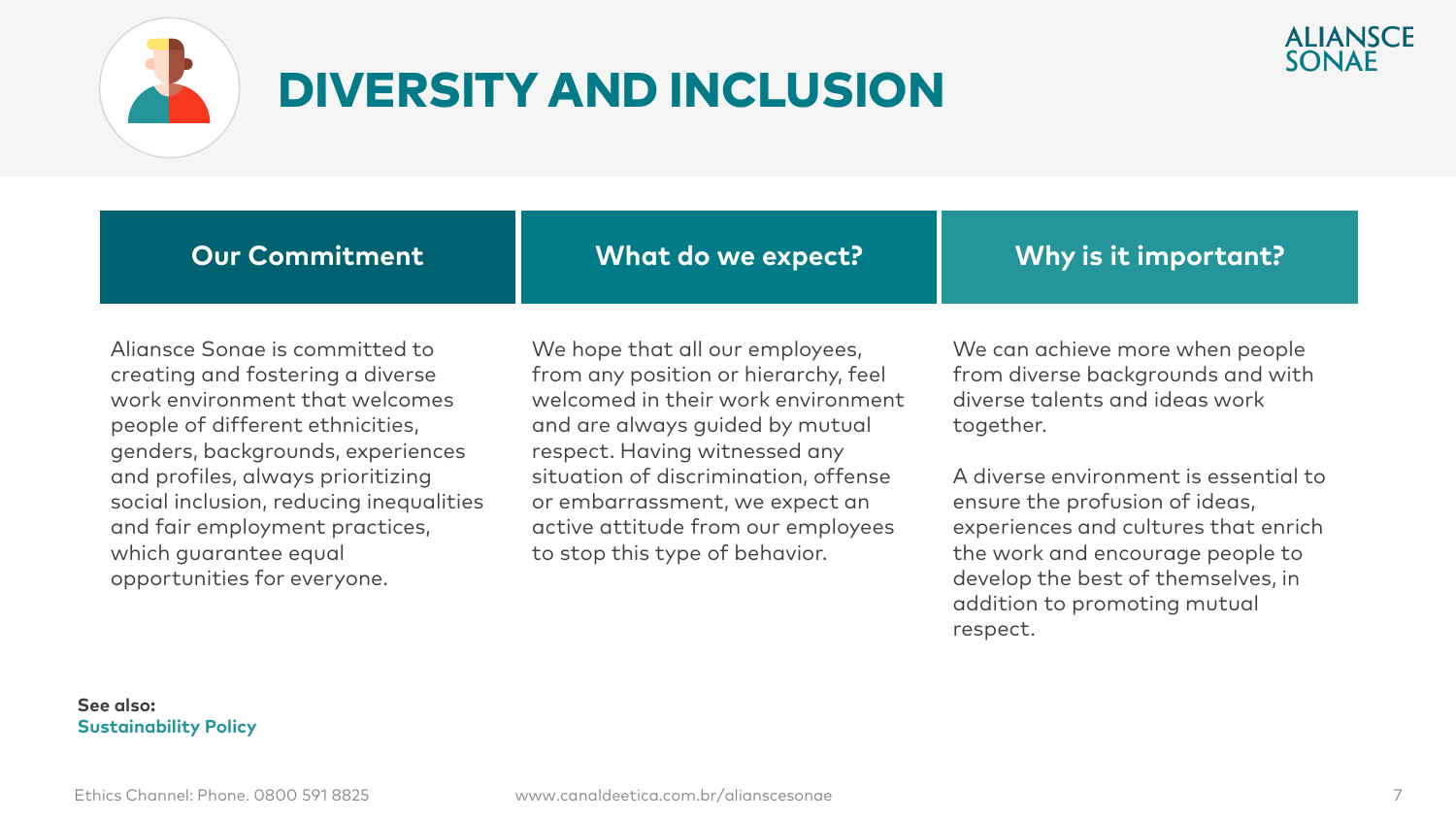



#### RESPECT FOR LAWS

Aliansce Sonae is committed to complying with the laws, regulations and other rules applicable to the development of its activities and the achievement of its business objectives.

We expect all employees to respect and obey the municipal, state and federal laws and regulations where we operate. Although employees are not expected to know all the laws and regulations in detail, it is our expectation that they seek to know enough to determine when to seek help from managers, the Compliance Department or even use the Ethics Channel.

Respect for the laws is closely linked to ethical behavior, protects Aliansce Sonae's reputation and allows us to win the trust of our stakeholders, in addition to avoiding penalties and accountability for violations.

#### **See also: Sustainability Policy**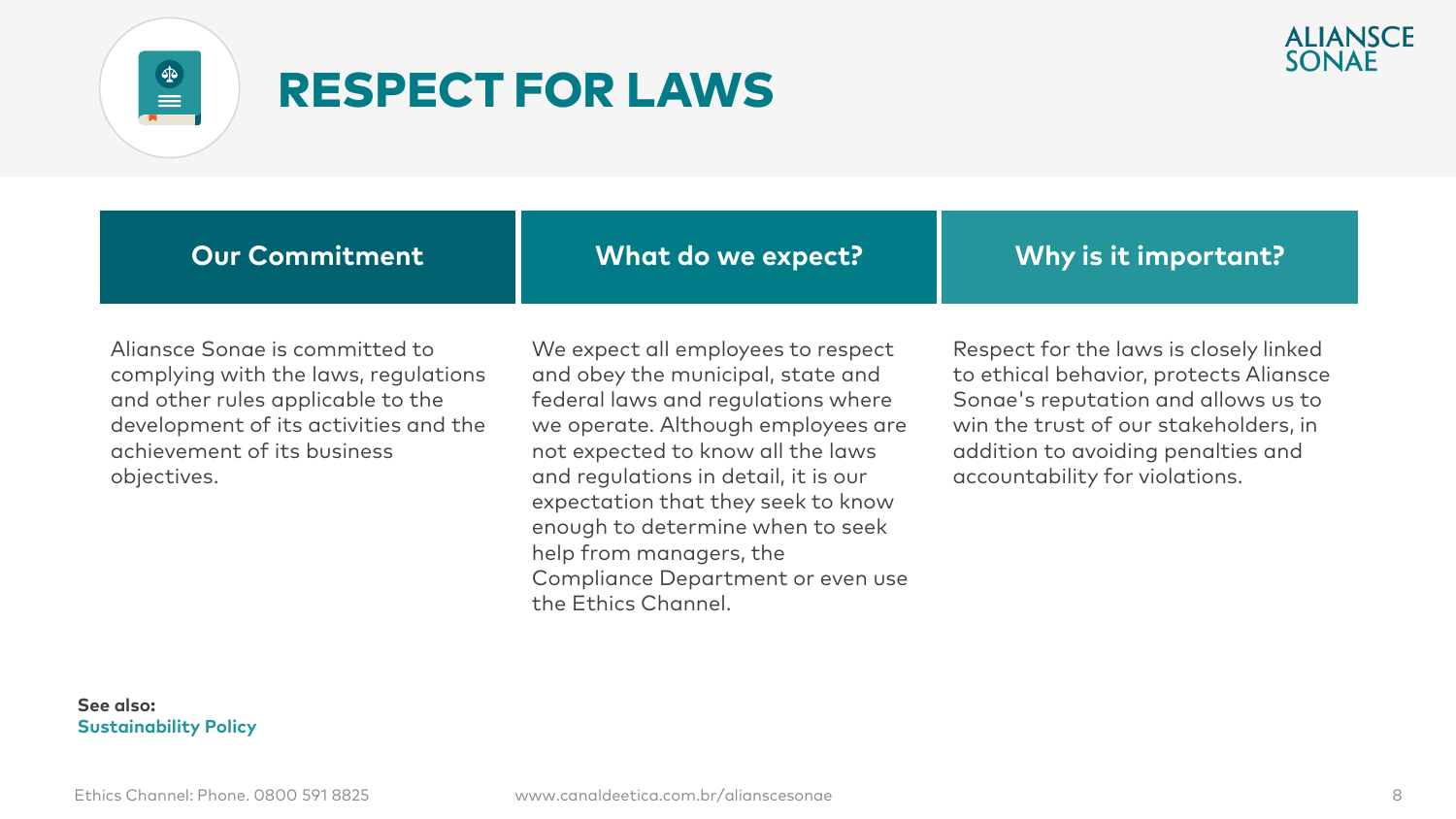

### FIGHTING AGAINST HARASSMENT

| <b>Our Commitment</b>                | What do we expect?                    | Why is it important?                   |
|--------------------------------------|---------------------------------------|----------------------------------------|
| Aliansce Sonae does not tolerate     | We expect all our employees, from     | Fighting against harassment is         |
| any form of harassment or abuse.     | any position or hierarchy, to refrain | essential to quarantee respect for     |
| Any actions that may be considered   | from discriminatory, intimidating or  | diversity, inclusion and human rights. |
| offensive, inappropriate behavior or | offensive actions, as well as any     |                                        |
| that cause embarrassment to          | form of moral or sexual harassment.   | A work environment where               |
| others will be properly investigated |                                       | harassment is tolerated becomes        |
| and treated with rigor. Aliansce     | "Jokes" or offensive or               | highly harmful, causes suffering and   |
| Sonae will always act in order to    | discriminatory messages will not be   | segregation, in addition to impeding   |
| seek a work environment completely   | tolerated in any way.                 | the personal and professional growth   |
| free from harassment.                |                                       | of all employees.                      |

of all employees.

**ALIANSCE**<br>SONAE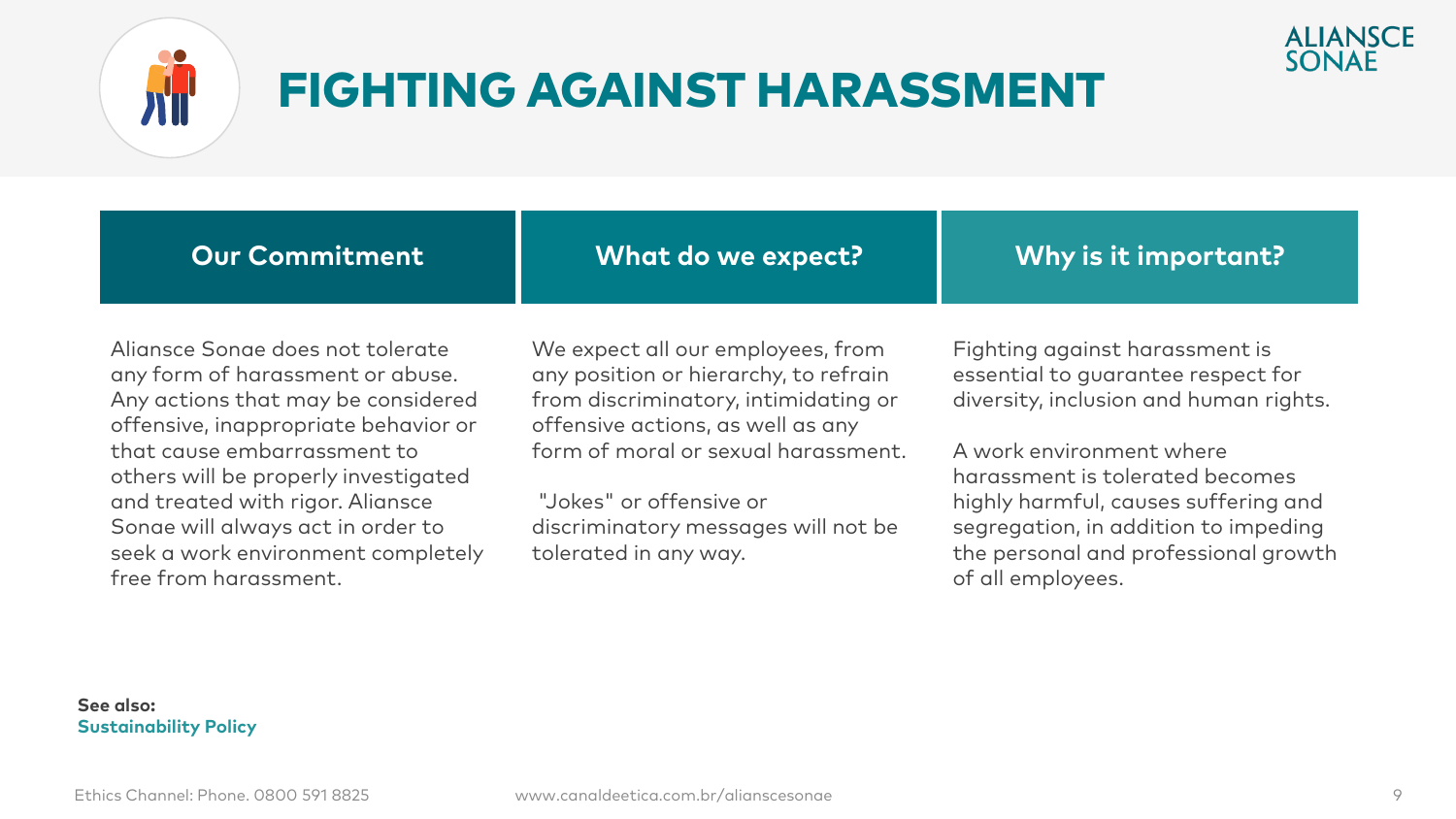



### ENVIRONMENTAL SUSTAINABILITY

**Our Commitment**

**What do we expect?**

**Why is it important?**

The desire for a lasting and sustainable world requires our commitment to take care of it the best way we can. Aliansce Sonae guides its actions always prioritizing respect for the environment and the mitigation of environmental impacts, seeking to make conscious choices that reduce carbon emissions, waste of water and ensure the correct disposal and recycling of waste, always in compliance with environmental legislation.

**See also: Sustainability Policy** We hope that all our employees, whatever their position or hierarchy, will make environmental sustainability a personal choice and always inform themselves about the best attitudes to reduce negative impacts on the environment.

Natural resources are finite and overexploitation and disregard for their importance have generated serious consequences for humanity. Together, however, we can reverse this sad trend and build an environmentally health world for everyone.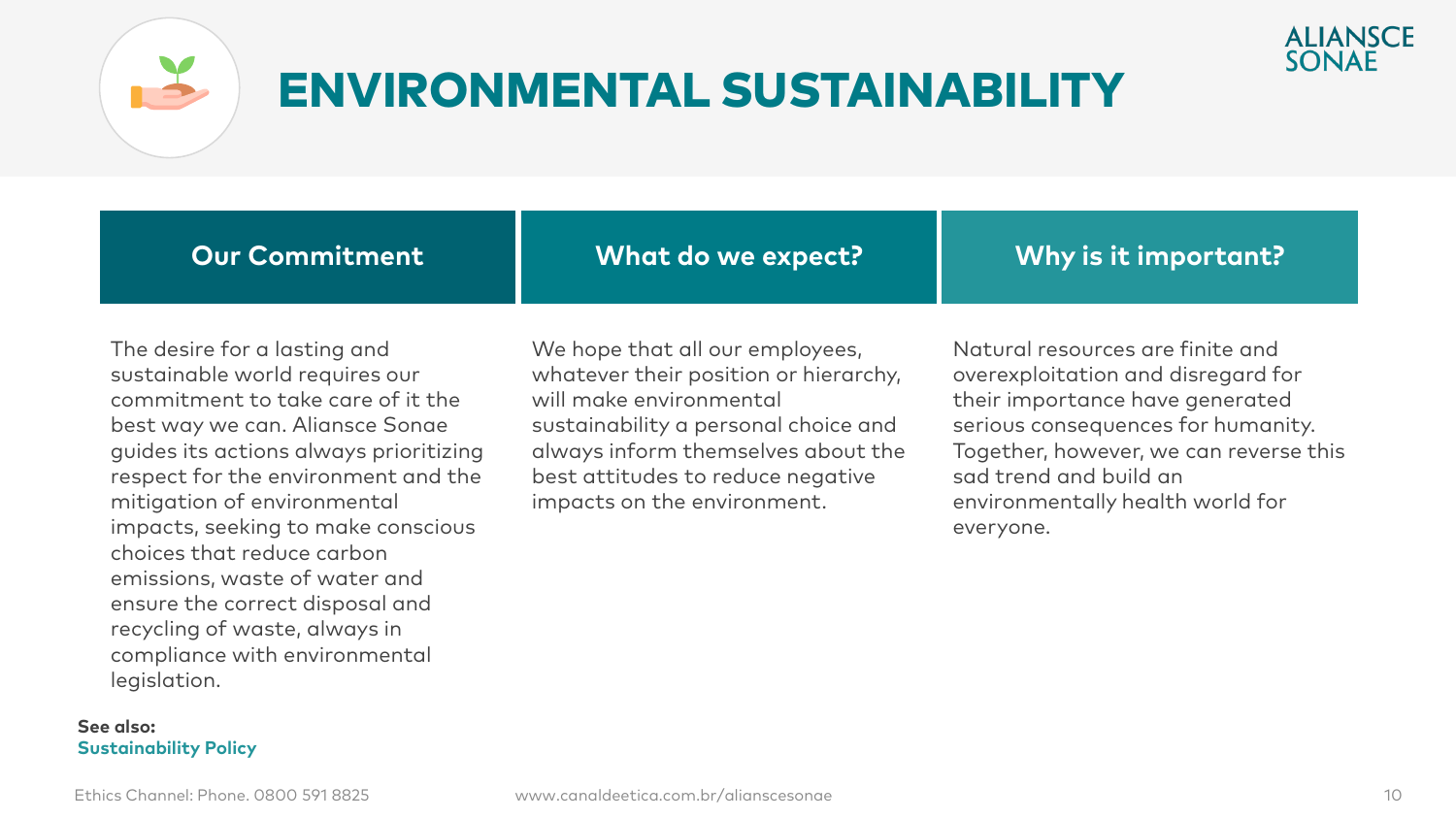

### ZERO TOLERANCE FOR **CORRUPTION**

| <b>Our Commitment</b> | What do we expect? | Why is it important? |
|-----------------------|--------------------|----------------------|
|                       |                    |                      |

Aliansce Sonae has a zero tolerance policy towards bribery and corruption. Our commitment is to comply with anti-corruption laws and regulations and not to tolerate any forms of corruption in our business and activities.

We expect our employees to comply with laws to prevent and combat bribery and corruption. We do not bribe, nor do we allow ourselves to be bribed, directly or indirectly, nor do we offer or accept bribes or any other type of improper advantage or improper payment. We demand this same behavior from our Third Parties.

Corruption directly affects our wellbeing, as it destroys confidence in our government and institutions, reduces public investment, slows down progress and innovation and impedes free competition.

**See also: Anti-Corruption Policy Standard for Interaction with Public Agents Standard for Relationship with Third Parties**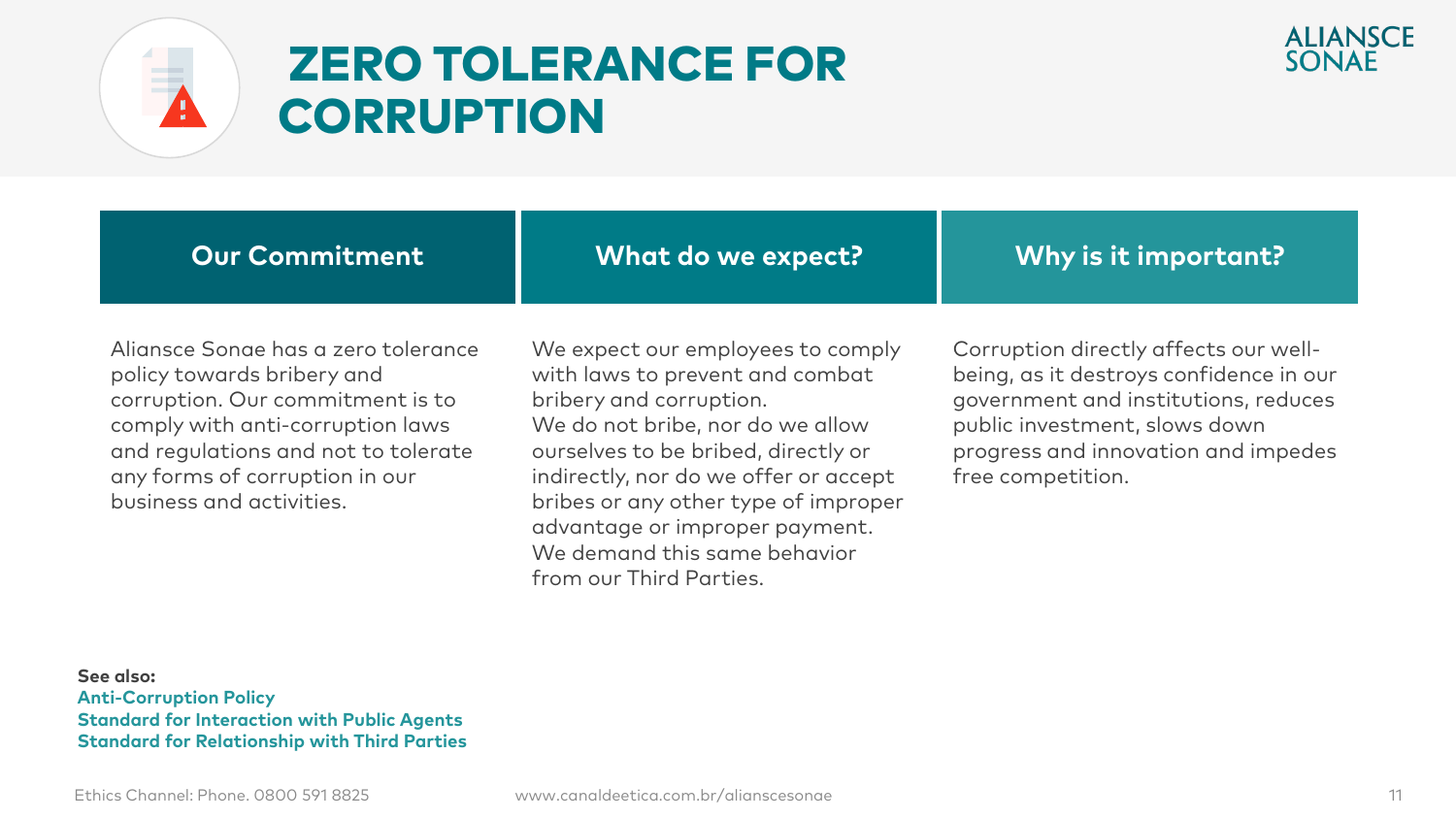

### USE OF DATA AND PRIVACY



**Our Commitment**

**What do we expect?**

**Why is it important?**

Aliansce believes in the fundamental right to privacy and that everyone should have control over their own personal data. Thus, we make respect for privacy and transparency in the treatment of personal data a priority in our practices.

**See also: Governance and Data Protection Policy Lessee Privacy Policy Employee Privacy Policy Clients Privacy Policy Information Security Policy**

All our employees must always prioritize privacy and the appropriate use of the personal data to which they have access. The use of personal data must always be carried out within the strict limits necessary for the performance of the work, in accordance with the instructions received and the consent obtained from the data holders. The disclosure, sharing or improper treatment of personal data is prohibited.

A company that values the protection of personal data and respects the privacy of others awakens trust, not only in its customers and investors, but also in its employees and in society as a whole.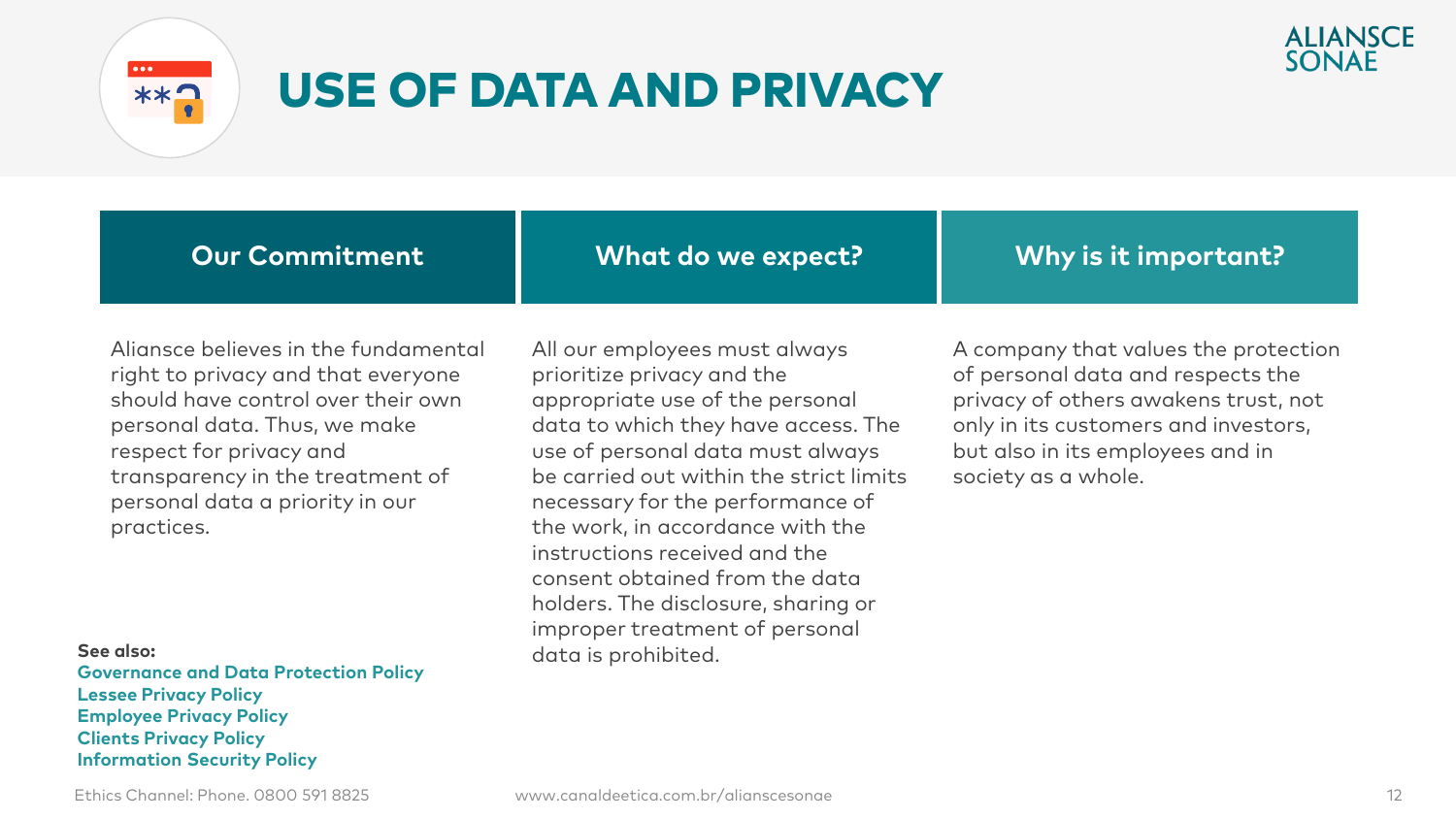

### CONFLICT OF INTERESTS



**Our Commitment**

**What do we expect?**

**Why is it important?**

We make business decisions based on the best interest of Aliansce Sonae, always balancing them with the interests of our employees, store owners, partners, investors and other interest groups. It is our commitment to make objective and impartial decisions, based on technical criteria, excluding other personal or financial interests that may affect our judgment.

Our employees must always be alert to ensure that their decisions are made objectively and that they are not influenced by their personal interests. To this end, our employees must always be alert to situations that may characterize conflicts of interest, avoiding them, giving them transparency and / or seeking mitigation measures.

The way in which we conduct our business directly affects our reputation, both personal and business, and the trust that our employees, store owners, partners, investors and society place in our company.

#### **See also: Policy for Transactions with Related Parties Conflict of Interest Policy**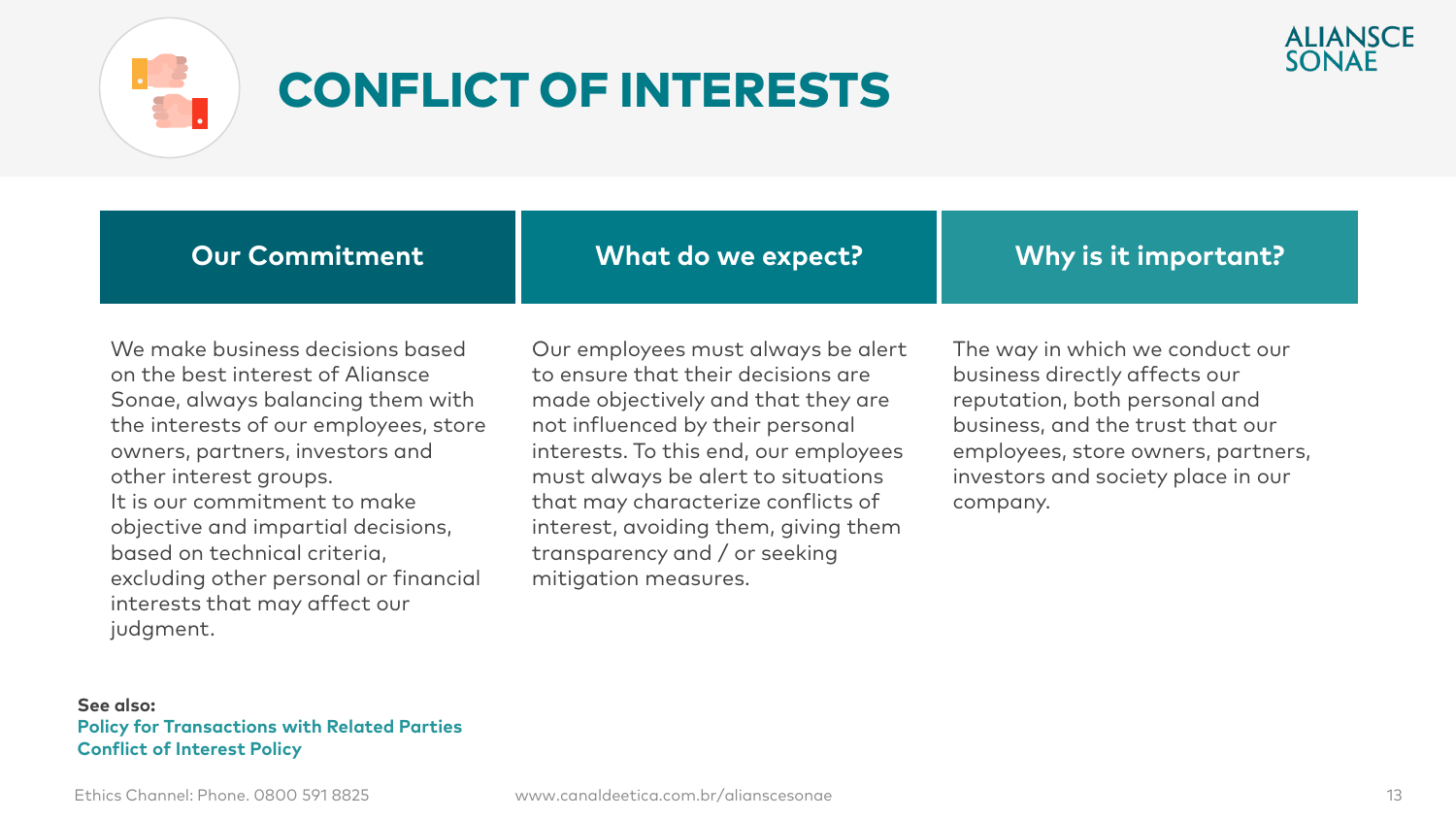



### GIFTS, PRESENTS AND HOSPITALITY

| <b>Our Commitment</b>              | What do we expect?              | $\mid$ Why is it important?      |
|------------------------------------|---------------------------------|----------------------------------|
| We undertake not to offer or grant | We expect our employees to know | Our relationship with store owne |

gifts, presents, discounts, courtesies, meals, entertainment, hospitality or any other form of benefit or advantage in order to unduly influence any business decisions.

our rules on the offer or concession of gifts, presents and hospitality and similar items, as well as, the rules of the organizations to which their commercial and institutional contacts belong, and which comply with all these rules. Always.

re owners, business partners and authorities must be guided by ethics, integrity and professionalism.

Preserving our long-term reputation is much more important than any short-term advantages obtained by the influence of the offer of gifts, presents and hospitality.

#### **See also: Anti-Corruption Policy Standard for Interaction with Public Agents**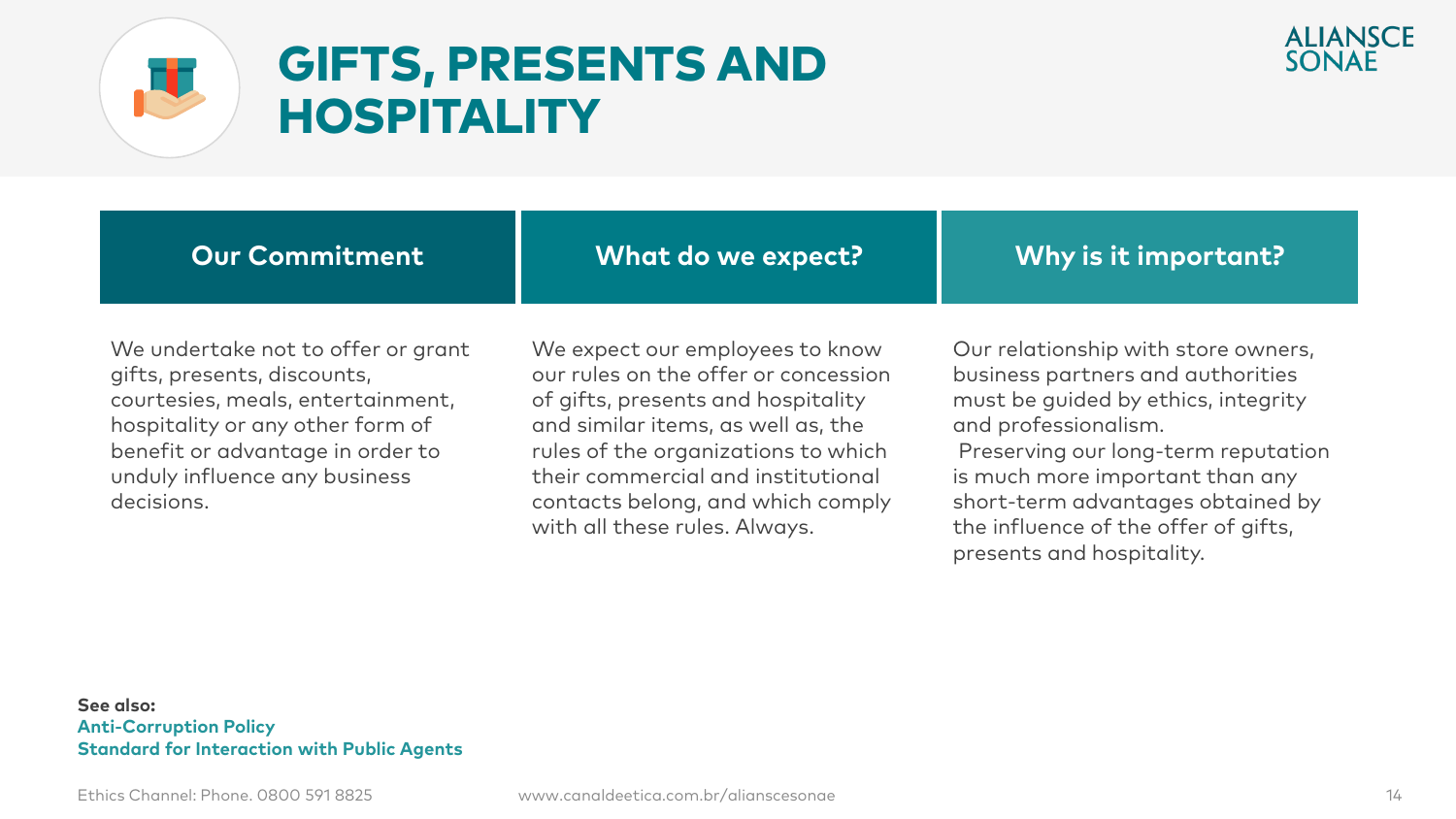

### FINANCIAL INTEGRITY



We are committed to maintaining complete and accurate financial statements and accounting records, which faithfully reflect the operations carried out by Aliansce Sonae and faithfully represent the company's financial situation and results.

**Our Commitment**

The integrity of our accounts depends on the accuracy, completeness and timeliness of the accounting entries. Thus, we expect our employees to document and ensure the complete and accurate record of financial transactions in which they participate.

**What do we expect?**

We build relationships with our shareholders, the market and the public administration on a daily basis, based on the trust and integrity of our accounting practices and our financial statements.

**Why is it important?**

#### **See also: Policy for Transactions with Related Parties Anti-Corruption Policy**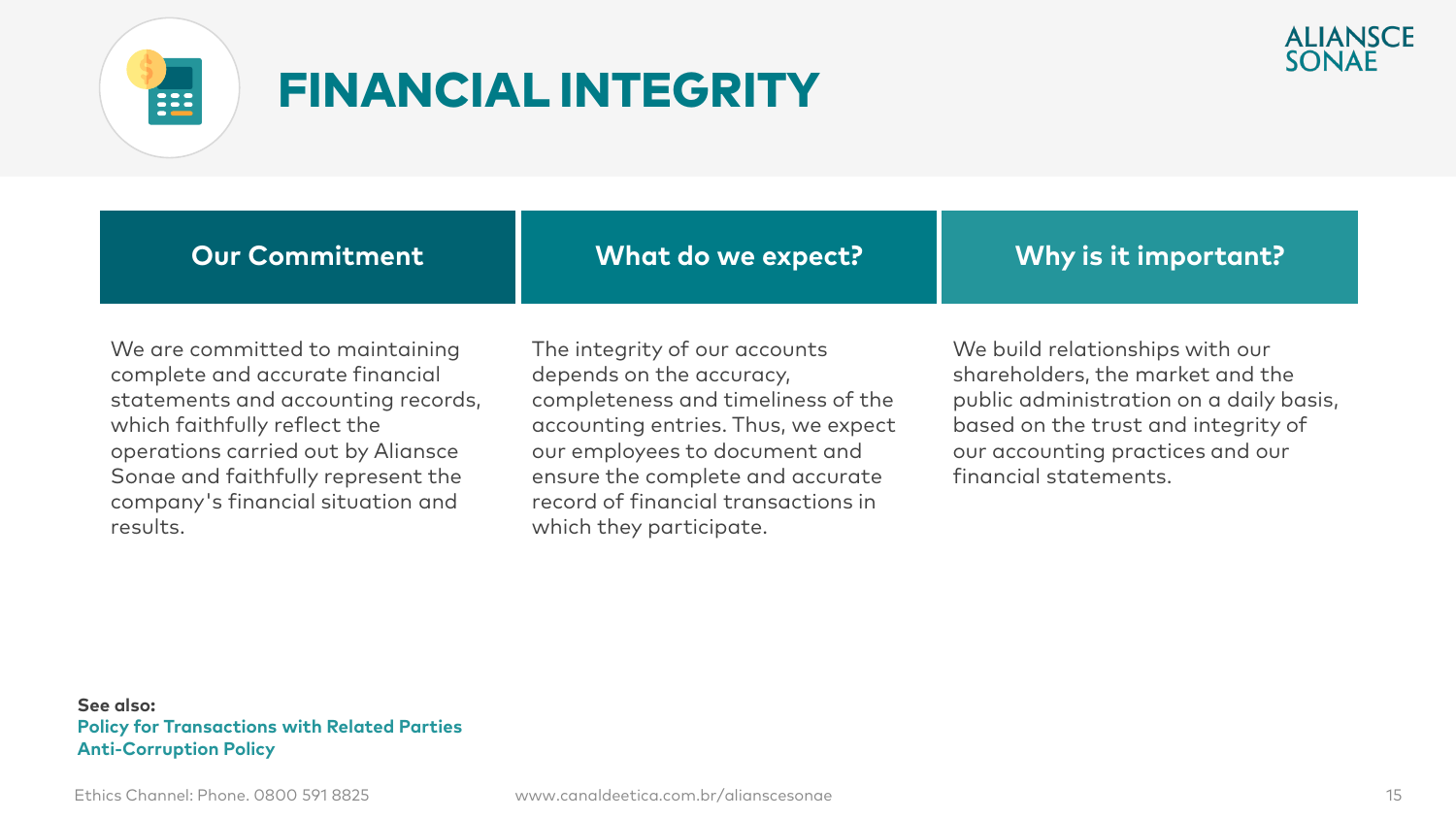



### HEALTH AND SAFETY

| <b>Our Commitment</b> | What do we expect? | Why is it important? |
|-----------------------|--------------------|----------------------|
|                       |                    |                      |

Human capital is the main pillar for our success, so we are always attentive to the work environment.

We direct our efforts to create a safe work environment, to ensure the well-being, health and physical integrity of our employees.

We expect our employees to be attentive and to look after the health and physical integrity, personal, of their co-workers and their teams, always attentive and seeking to diagnose possible risks, reducing the chances of accidents.

It is essential to ensure the safety, health and physical integrity of our customers, employees, store owners and everyone who visits our Shopping Malls and offices, protecting life, preventing accidents, preventing the spread of diseases and reducing absenteeism, injuries, occupational diseases and leaves.

#### **See also: Safety, Health, Environment Policy**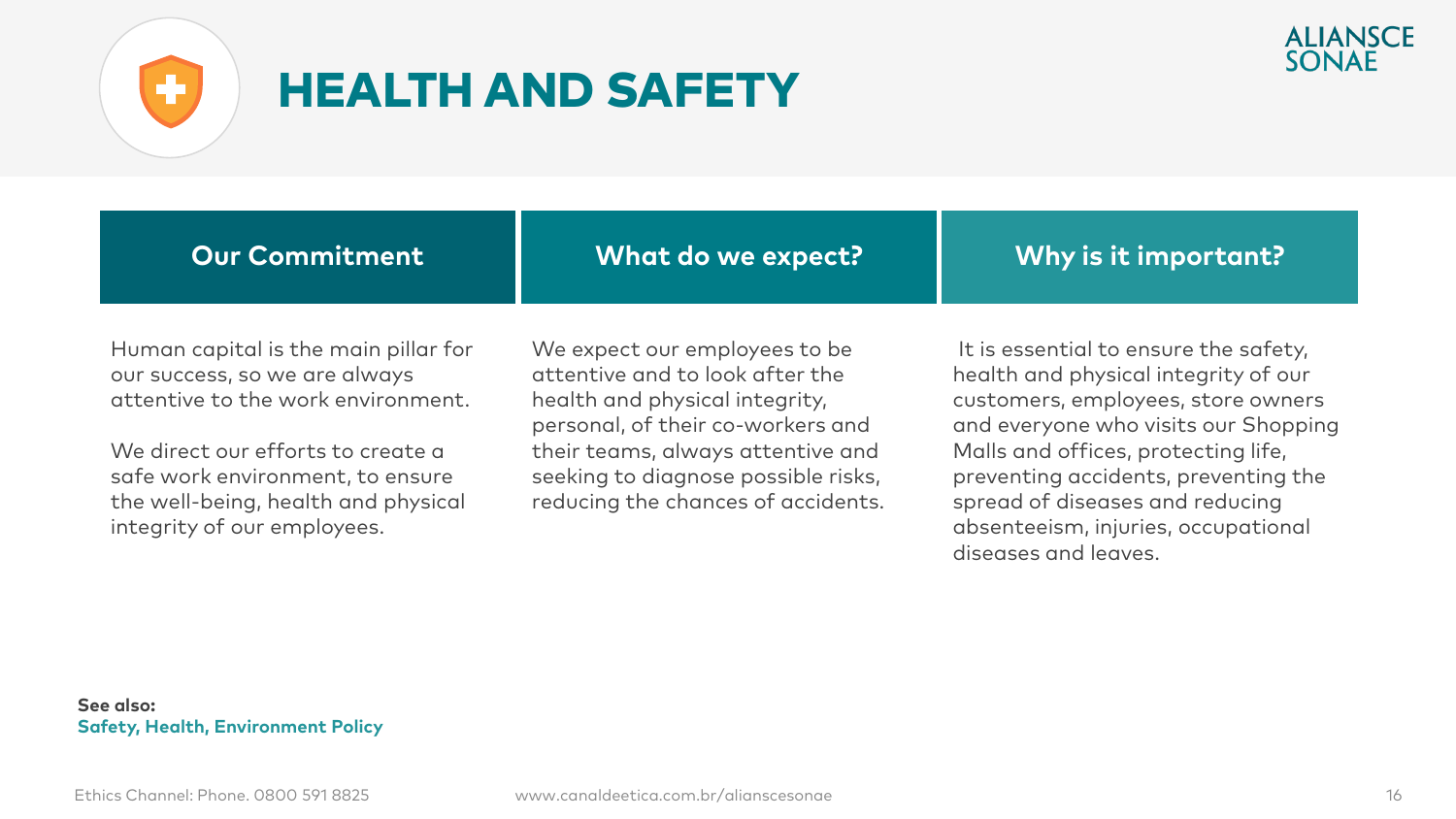

#### CONFIDENTIALITY AND INFORMATION SECURITY



| <b>Our Commitment</b>                                                                                                                                        | What do we expect?                                                                                                                                                               | Why is it important?                                                                                                                                                                                                                                                                                          |
|--------------------------------------------------------------------------------------------------------------------------------------------------------------|----------------------------------------------------------------------------------------------------------------------------------------------------------------------------------|---------------------------------------------------------------------------------------------------------------------------------------------------------------------------------------------------------------------------------------------------------------------------------------------------------------|
| We are committed to treating<br>confidential information, that<br>belongs to us and to third parties,<br>with the proper care, rigor and<br>confidentiality. | Our commitment is to protect our<br>data and technology and to ensure<br>that information is kept safe from<br>theft and loss, and to prevent its<br>improper use or disclosure. | Having access to valuable information<br>is essential to do our job and achieve<br>our goals. If we do not protect the<br>information of Aliansce Sonae and<br>our employees, store owners,<br>partners, investors and other interest<br>groups, no one will trust us with their<br>confidential information. |
|                                                                                                                                                              | We expect our employees to protect<br>our sensitive information, to not<br>transmit or disclose confidential                                                                     |                                                                                                                                                                                                                                                                                                               |

information to third parties, except in approved and authorized cases, with

**See also: Personal Data Privacy Policy Information Security Policy** 

appropriate care.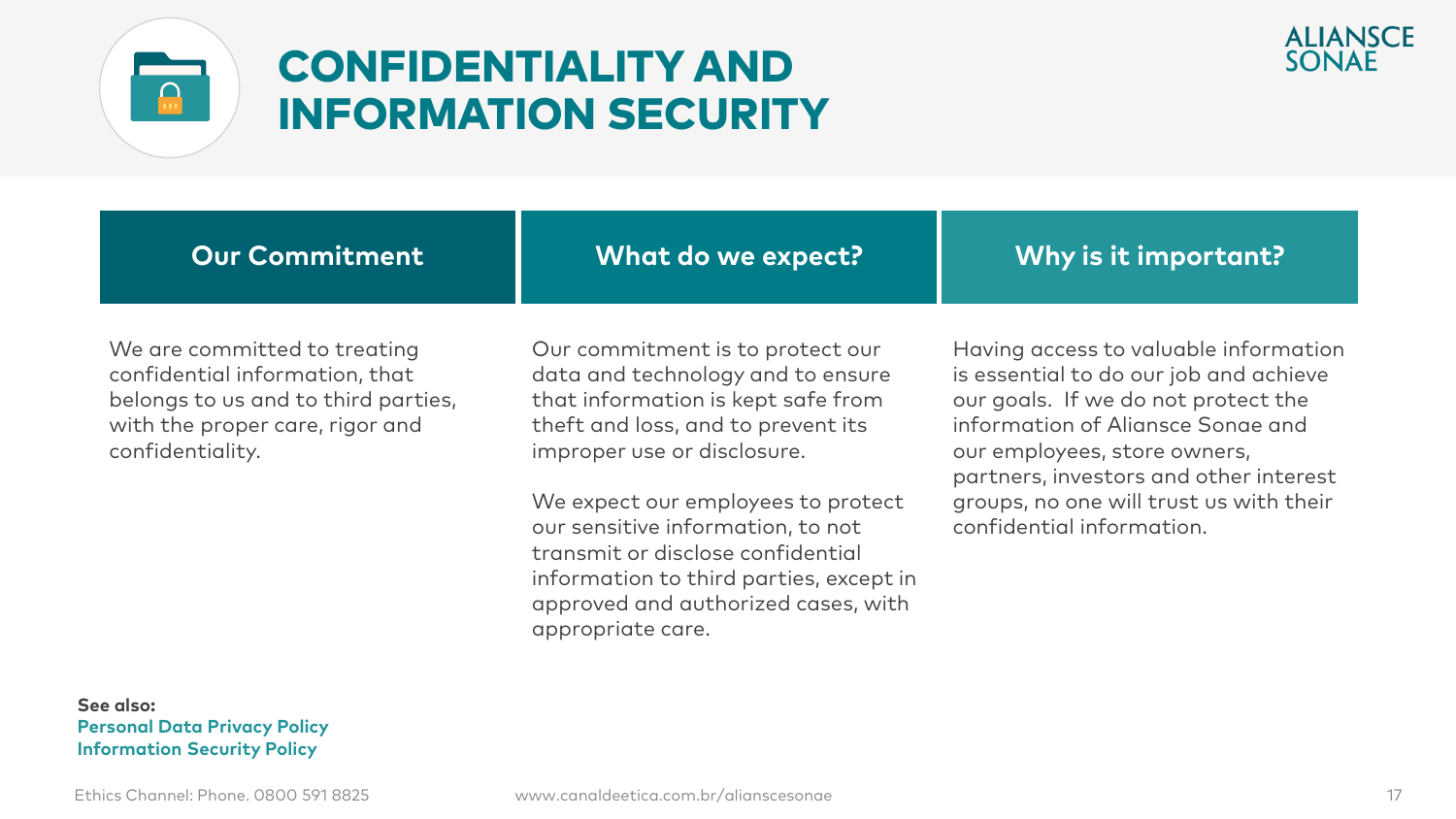

#### PRIVILEGED INFORMATION



| $\mid$ Why is it important? $\mid$ |
|------------------------------------|
|                                    |

We are committed to protecting and controlling Privileged Information and responsibly disclosing relevant information.

Privileged Information is all information (i) that an investor can use to make decisions to buy, sell or keep a stock or security in its portfolio and (ii) that is not yet publicly known.

We hope that our employees do not transmit Privileged Information to third parties, that they do not make decisions to buy, sell or keep in their portfolio a stock or security based on such information, nor that they use it in any way to obtain, for themselves or for others, any kind of advantage.

The misuse of Privileged Information affects the confidence of investors and the general public, in addition to being able to subject violators to civil, administrative and criminal liability.

#### **See also: Policy for Disclosure of Relevant Act or Fact and Securities Trading**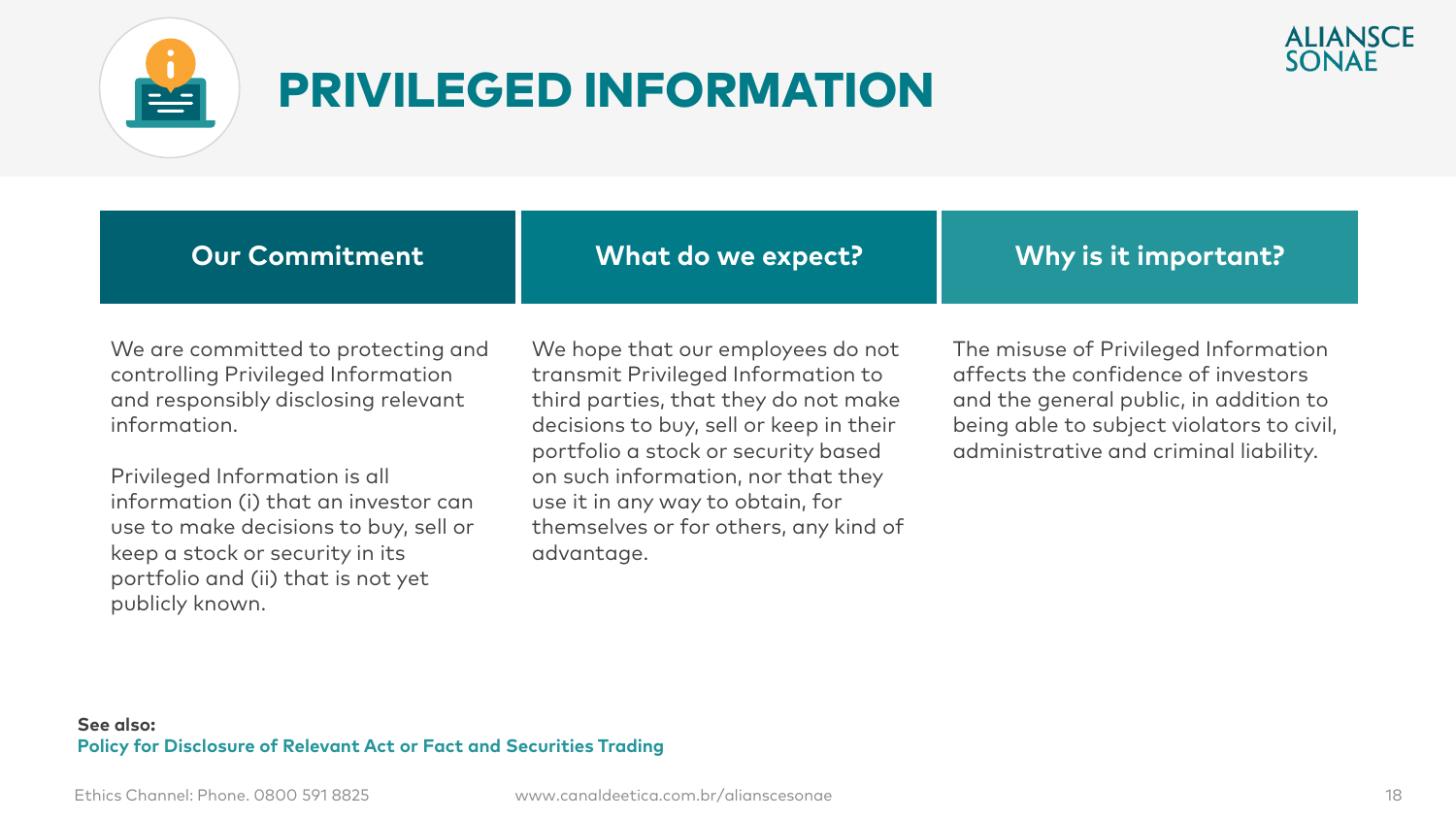

### CONDUCTS IN SOCIAL NETWORKS

**Our Commitment**

**What do we expect?**

**Why is it important?**

We are committed to protecting the image and reputation of our Company, as well as our employees. We believe in freedom of expression, the free Internet and the power of social networks, but following the basic principles of online social behavior, known as "Netiquette", in line with this Code.

We expect our employees to participate in social networks consciously and responsibly, in good faith, making their publications in their own name and without associating them with the Company, except when authorized, but always avoiding issuing aggressive, hostile, discriminatory opinions and posts or in any other way incompatible with their status as Company's employees and their positions.

Malicious, hostile, aggressive, discriminatory, intolerant comments and other negative forms of expression, in disrespect to the principles established in this Code, can expose the employee and the Company, with the potential to bring reputational damage and make incompatible the permanence of the author of the comments in the Company.

**ALIANSCE** SONAF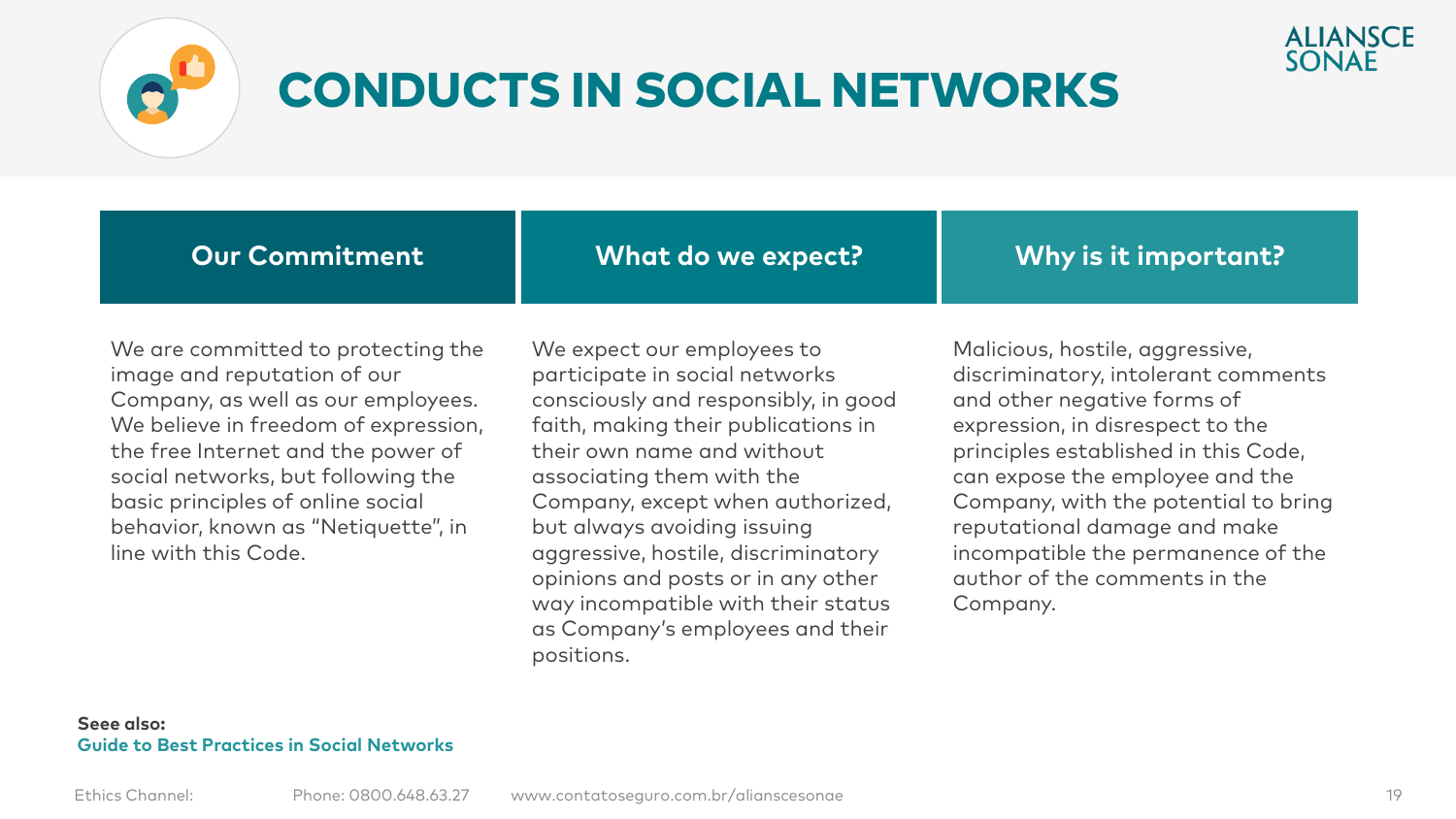

### DEFENSE OF COMPETITION



defense of free competition, repudiating any practices that constitute infractions of the economic order and any anticompetitive conduct. Compliance with competition laws is a priority for the Company, which adopts measures to prevent or

our customers, suppliers, competitors and business partners fairly and lawfully.

Employees should contact the Compliance Department whenever they have doubts about the suitability or legality of any commercial practice.

promotes a fair business environment, protecting Aliansce Sonae's reputation, in addition to avoiding penalties and accountability for violations.

#### **See also: Sustainability Policy Standard for Relationship with Third Parties**

minimize the risks of violation.

**ALIANSCE** SONAF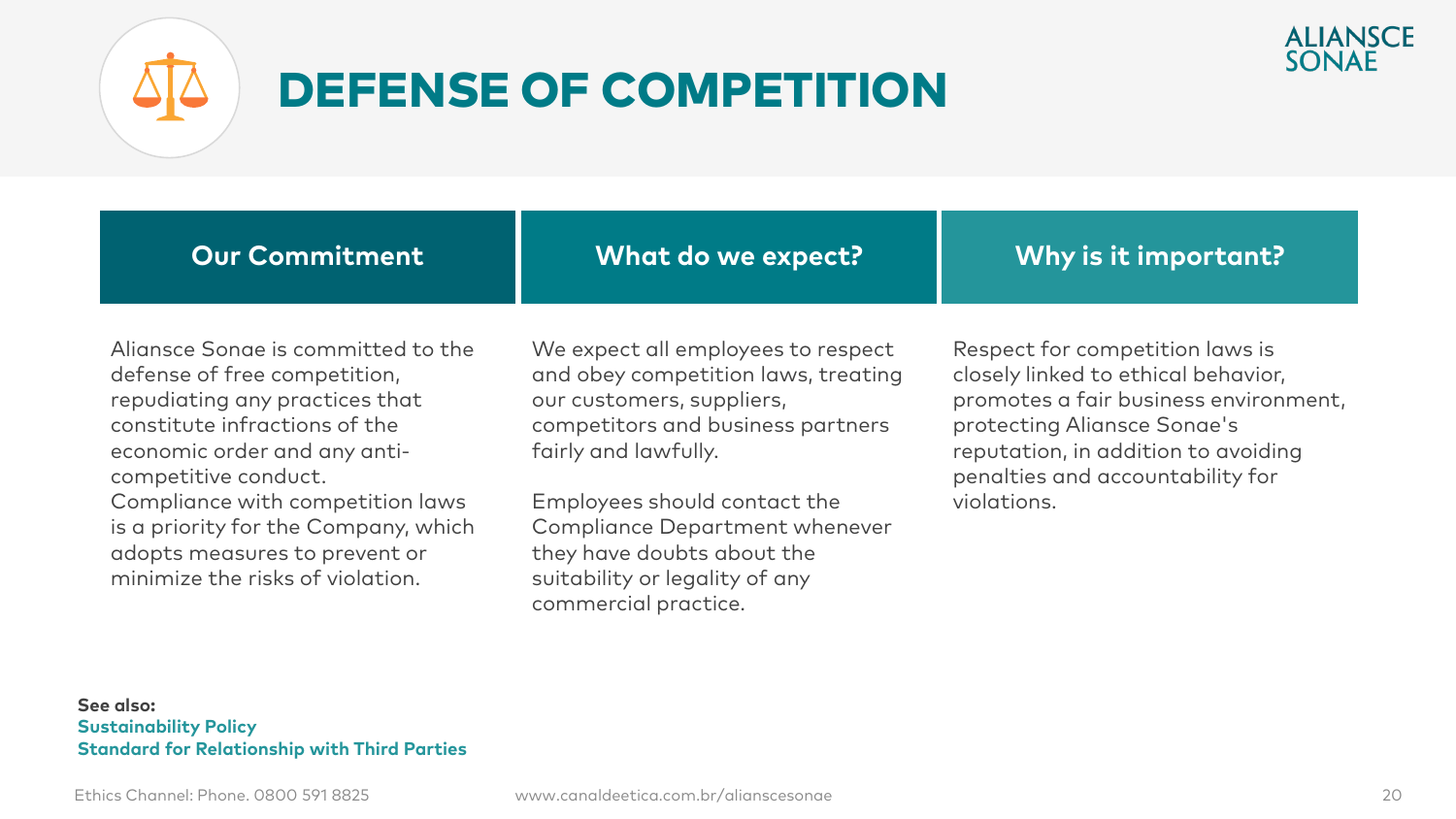#### **ALIANSCE** SONAE

## **Our Responsibilities**

It is the responsibility of each employee, manager and director of Aliansce Sonae, to personally assume the commitments of this Code, as well as, the rules of the other internal policies and procedures of the Company, mentioned throughout the Code and available on the intranet and/or at the URL:

#### **https://ri.alianscesonae.com.br/governanca-corporativa/estatutoscodigos-e-politicas/**

It is the duty of every employee to adhere to the terms of the Code and Policies, by signing the corresponding Adhesion Term, as well as to disseminate them and lead by example.

Aliansce Sonae will promote constant communication actions about this Code and its Policies, in addition to conducting periodic training for all its Employees and Third Parties, as applicable.

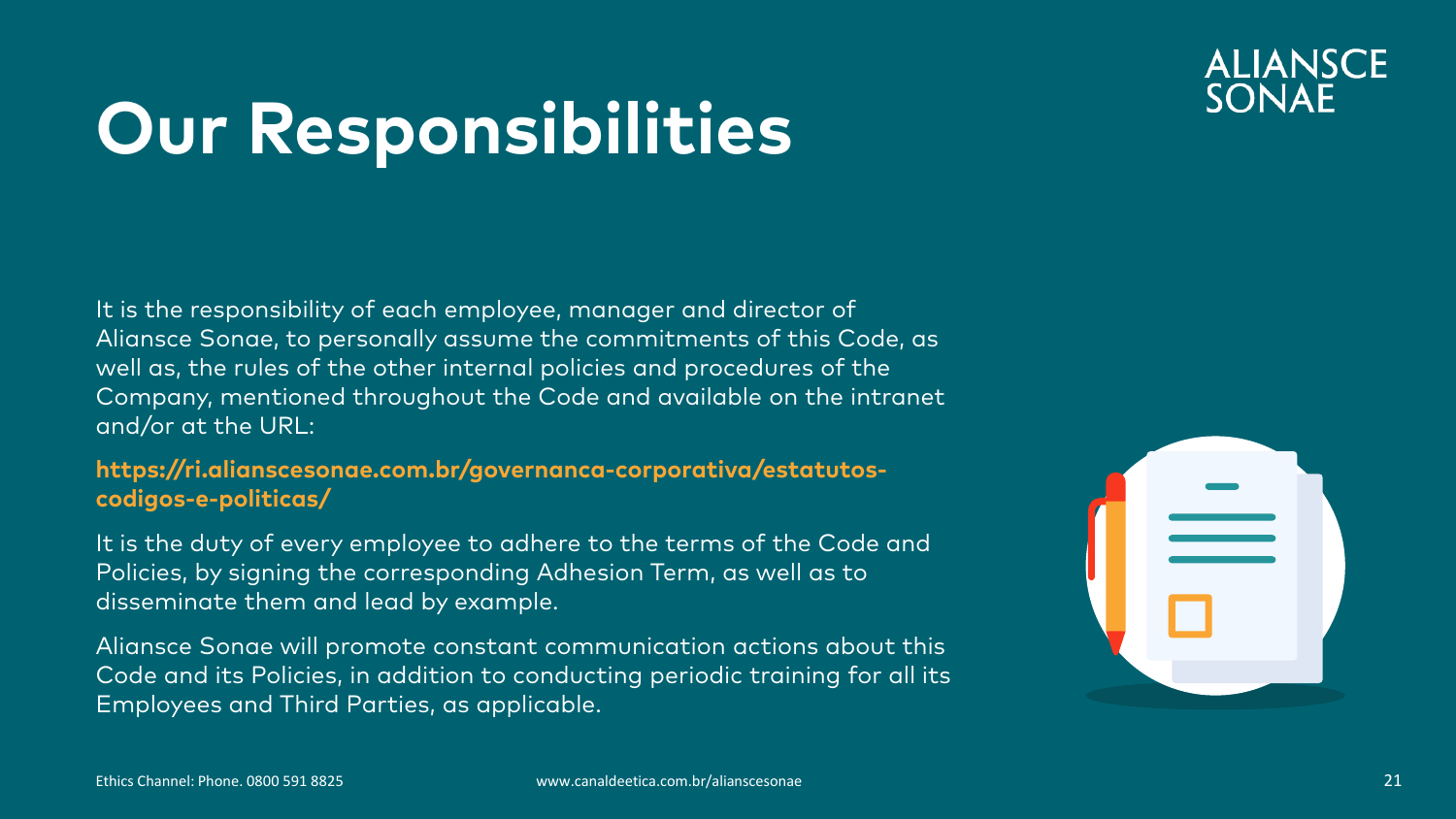

### ETHICS CHANNEL

It is the responsibility of every Employee to know, follow and disseminate the rules of this Code.

In case of doubts, the employee should seek help, as he/she feels comfortable. If you can, you should speak to your supervisor. If you are uncomfortable, you can choose to speak to another manager of the Company, of your trust, you can contact the Compliance Department or, if you prefer, you can contact the Ethics Channel directly.

The same applies if the Employee becomes aware of a potential violation of this Code or Aliansce Sonae's policies.

Potential violations of this Code or Aliansce Sonae's internal policies will be investigated under the supervision of the Investigation Committee.

Reports of potential deviations or violations of the Aliansce Sonae Code or Policies can be made anonymously.

The Company ensures anonymity and confidential treatment of investigations, in addition to adopting mechanisms to ensure non-retaliation against authors of reports made in good faith.

Infringements of the Aliansce Sonae's Code or Policies may lead to disciplinary measures, including warnings, suspensions or even the dismissal for cause of the offender or termination of a contract with a Third Party.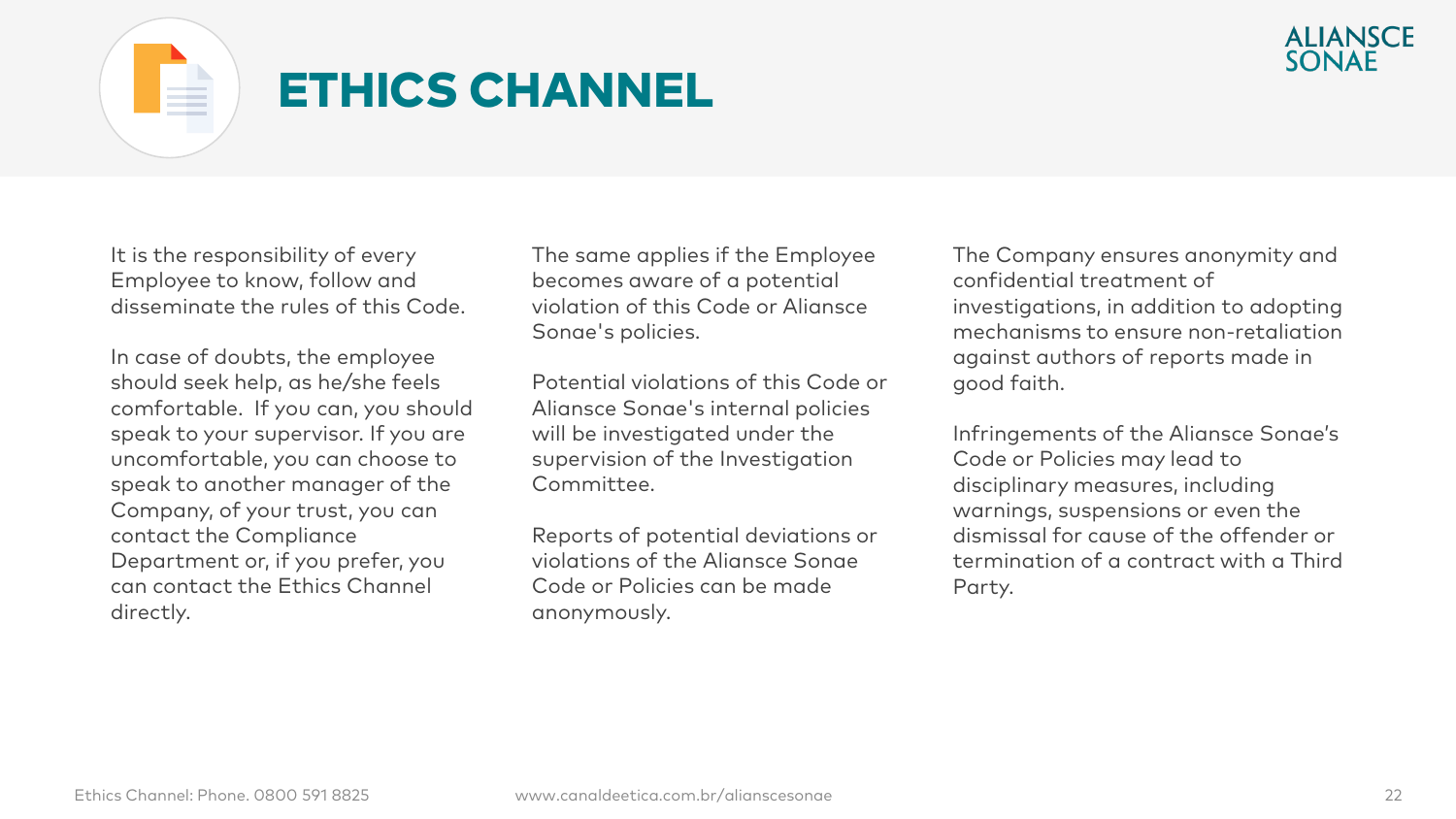

## **Ethics Management**

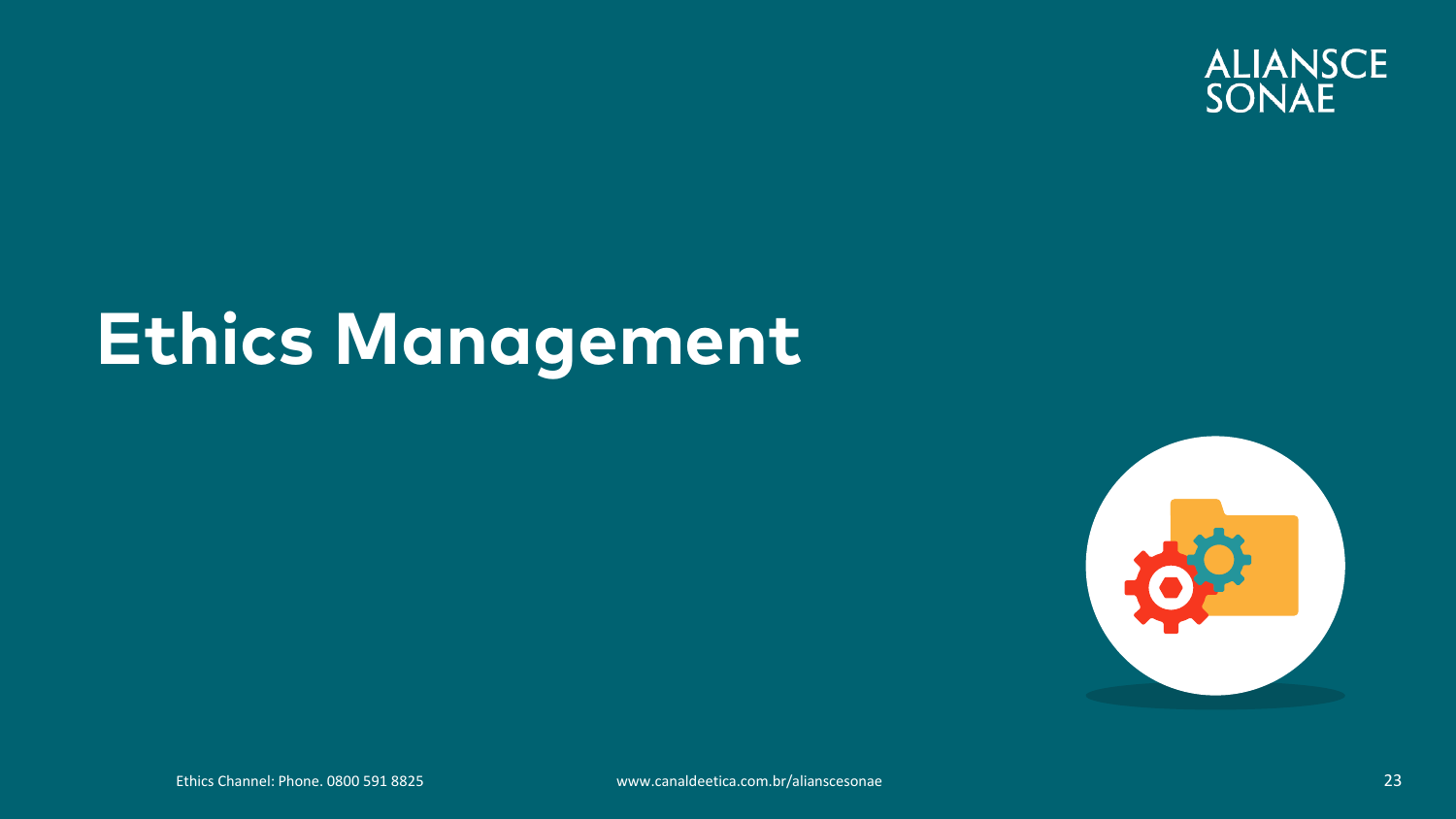



The Ethics and ESG Committee, composed of members appointed by the Board of Directors, is responsible for:

- (i) guiding the strategy and establishing the priority of actions related to environmental, social and governance (ESG) issues in the Company;
- (ii) guiding the development and strategy of the Company's Compliance Program;
- (iii) reviewing and approving internal policies and regulations related to ethics, governance, compliance and sustainability.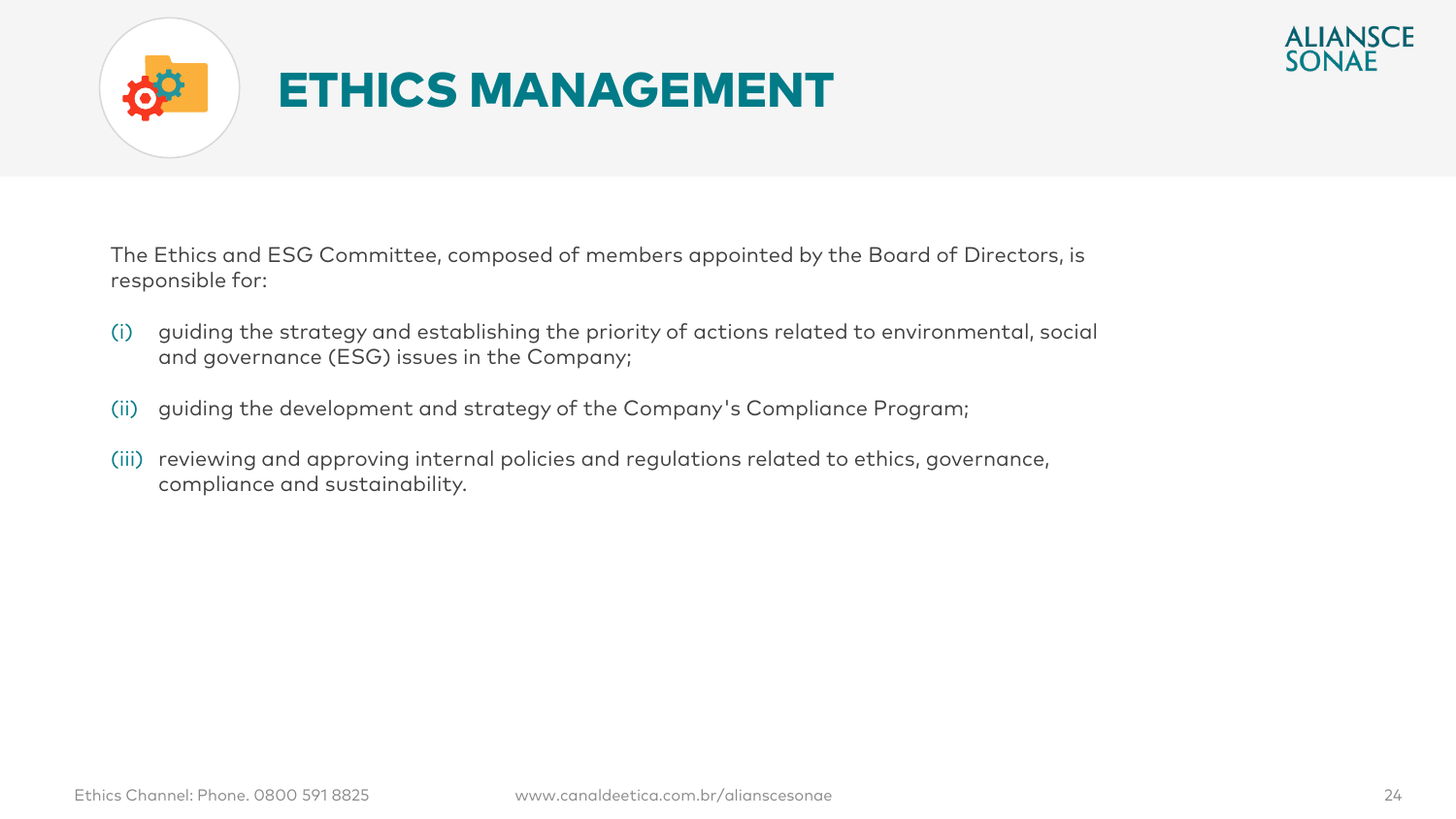



The ESG Commission, composed of statutory directors and executives of Aliansce Sonae, is responsible for:

- (i) proposing to the Committee strategies related to environmental, social and governance (ESG) issues in the Company, establishing priorities;
- (ii) managing actions to implement the strategy and disseminate the ESG culture;
- (iii) guiding the preparation and review of the Sustainability Report;
- (iv) suggesting best practices for mitigating ESG-related risks;
- (v) investigating potential cases of non-compliance with the Sustainability Policy and determine corrective actions and sanctions applicable to those responsible.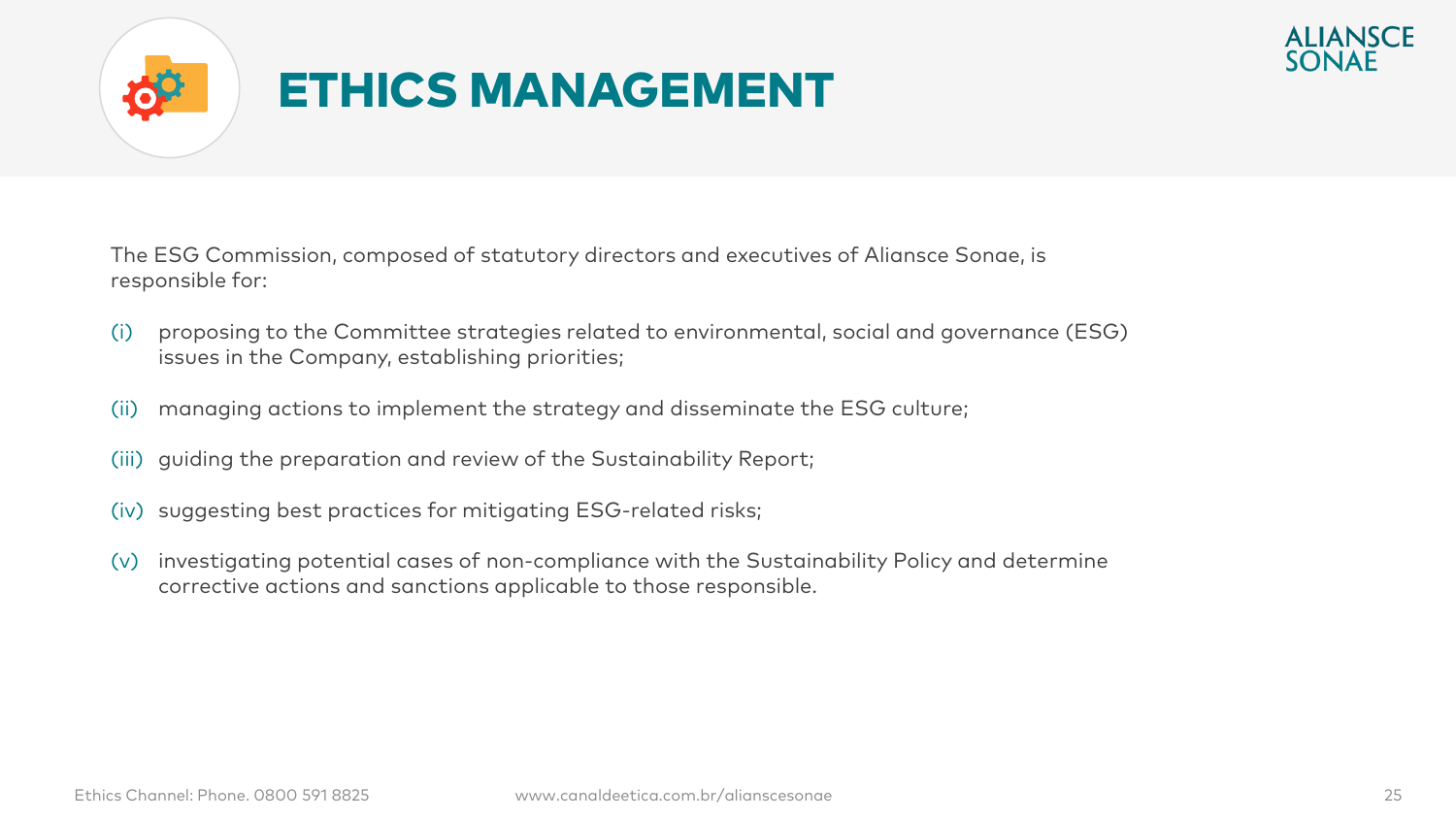



The Investigation Committee, composed of statutory directors and executives of Aliansce Sonae, is responsible for:

- (i) evaluating situations of non-compliance with the Aliansce Sonae Code and Anti-Corruption Policy and the liability of Employees and Third Parties;
- (ii) assessing any unforeseen, potentially inaccurate or ambiguous situations in the Code, the Anti-Corruption Policy or related internal regulations; and
- (iii) solving doubts related to the application of the Code, the Anti-Corruption Policy or related internal regulations of Aliansce Sonae, forwarded by the Compliance Department or received through the Ethics Channel.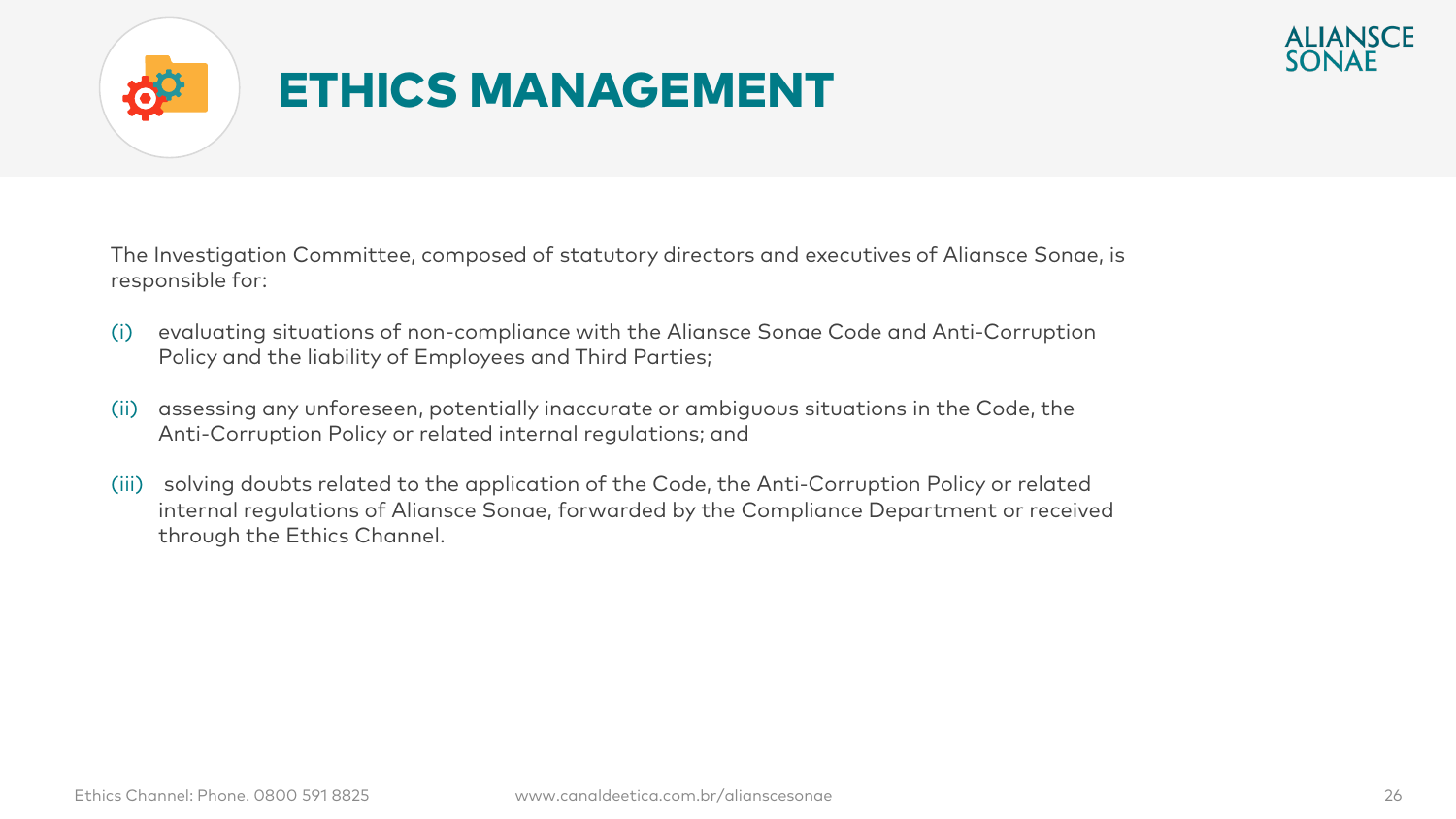



The Compliance Department is responsible for:

- (i) Disseminating the culture of Compliance in the Company, through constant communication, advice and periodic training;
- (ii) Assessing and monitoring Aliansce Sonae's adherence to the legal framework and regulations to which Aliansce Sonae is subject, this Code and the Company's Policies;
- (iii) Following the guidelines and recommendations of the Board of Directors, through the Ethics and ESG Committee, and the decisions of the Executive Board related to the Compliance Program;
- (iv) Supporting and monitoring the investigation of reports received through the Ethics Channel;
- (v) Proposing the strategy for the Compliance Program and promoting its implementation and maintenance;
- (vi) Keeping the Ethics and ESG Committee constantly informed about complaints from the Ethics Channel and the Compliance Program.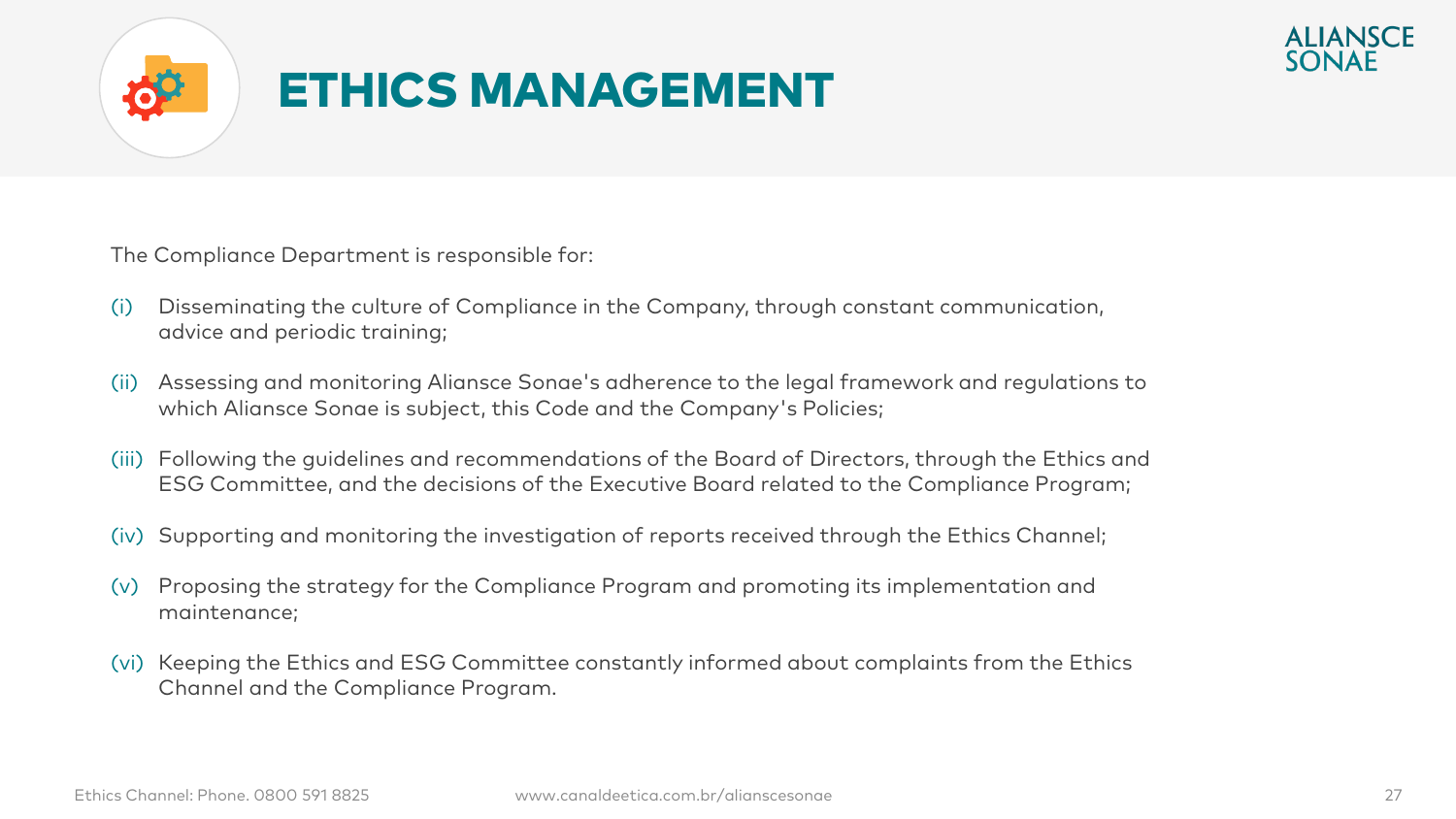

#### DURATION, SCOPE AND PERIODIC  $\frac{1}{2}$   $\frac{1}{2}$   $\frac{1}{2}$   $\frac{1}{2}$ . . . . REVIEW

This Code was approved by the Board of Directors of Aliansce Sonae on April 9, 2021, and comes into force on April 12, 2021.

. . .

This Code replaces the Code of Ethics and Conduct that was in effect until April 11, 2021 (the "Old Code").

This Code applies to all Employees, and to Third Parties, whenever they are acting on behalf of, in the name of, or representing Aliansce Sonae.

In this Code we seek to summarize and present, in a clear and direct way, the ethical principles that have been guiding Aliansce Sonae, over time, in addition to reinforcing our commitments and related behaviors.

This Code is not intended to cover all issues that may arise in everyday life. For this reason, it indicates several other policies and procedures to be known and observed.

This Code should be revised periodically, whenever a need for revision is identified, after updates of the risk analyzes related to the topics covered by the Code, or every 2 years, whichever comes first.

Themes contained in the Old Code, not covered or informed in this Code, should be included or regulated in specific policies and procedures, or in future revisions of this Code.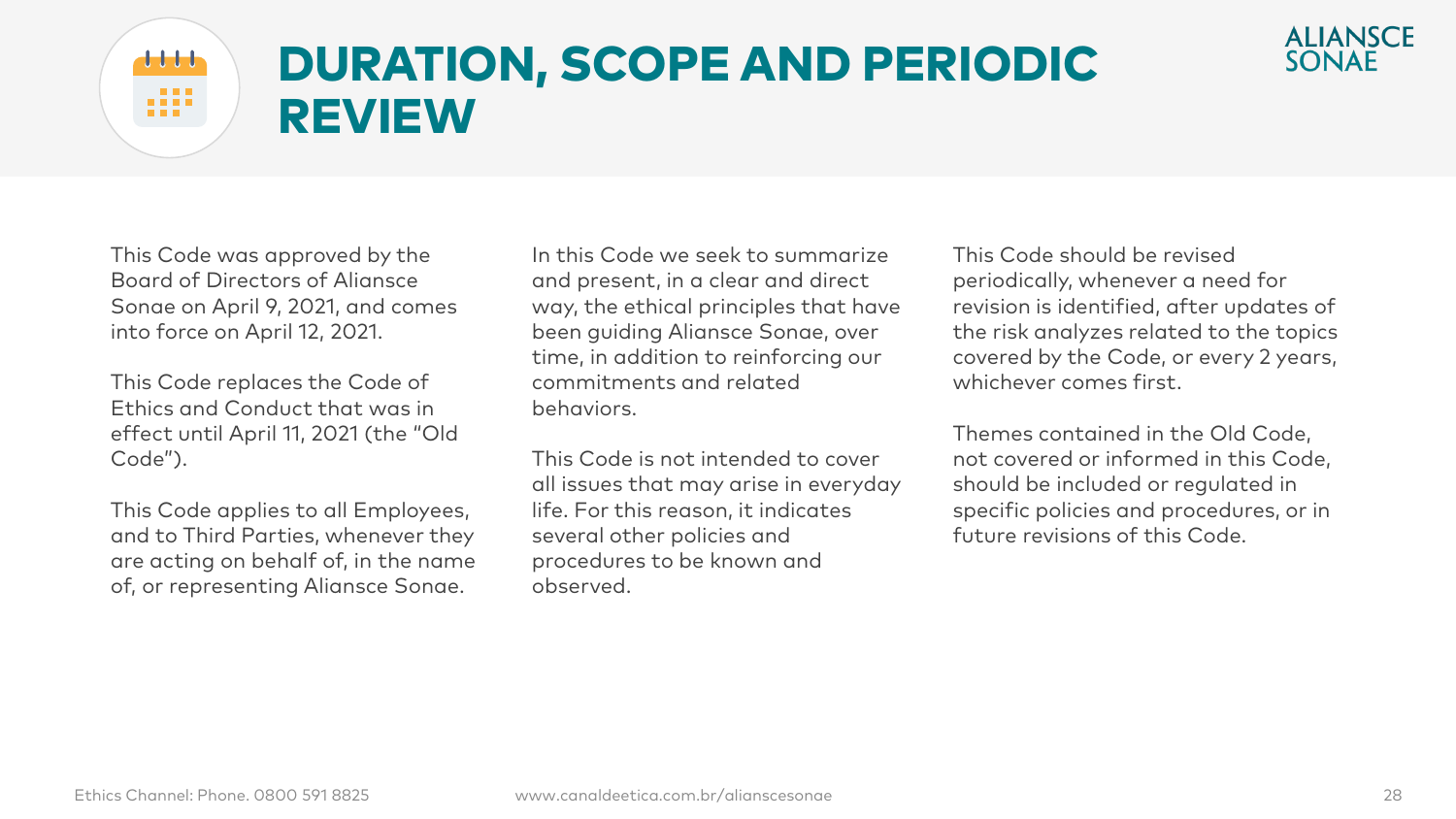

## GLOSSARY

"Aliansce Sonae": means Aliansce Sonae Shopping Centers S.A., its subsidiaries and the Shopping Malls in which it holds a direct or indirect interest. "Employees": employees, administrators, Superintendents, Managers or Regional Officers of Aliansce Sonae or Shopping Malls in which Aliansce Sonae, directly or indirectly, holds interests or in Shopping Malls that Aliansce Sonae manages.

"Investigation Committee": committee elected by the Board of Directors of Aliansce Sonae, composed mainly of statutory directors, in accordance with the Internal Regulation of the Investigation Committee.

"ESG Committee": committee elected by the Board of Directors of Aliansce Sonae, composed mainly of statutory directors, in accordance with the Internal Regulations of the ESG Committee.

"Ethics and ESG Committee": Committee elected by the Board of Directors of Aliansce Sonae, composed of members of the Board of Directors and responsible for the Company's strategy on environmental, social and governance (ESG) issues.

"Third parties" representatives, suppliers, service providers and third parties serving Aliansce Sonae.